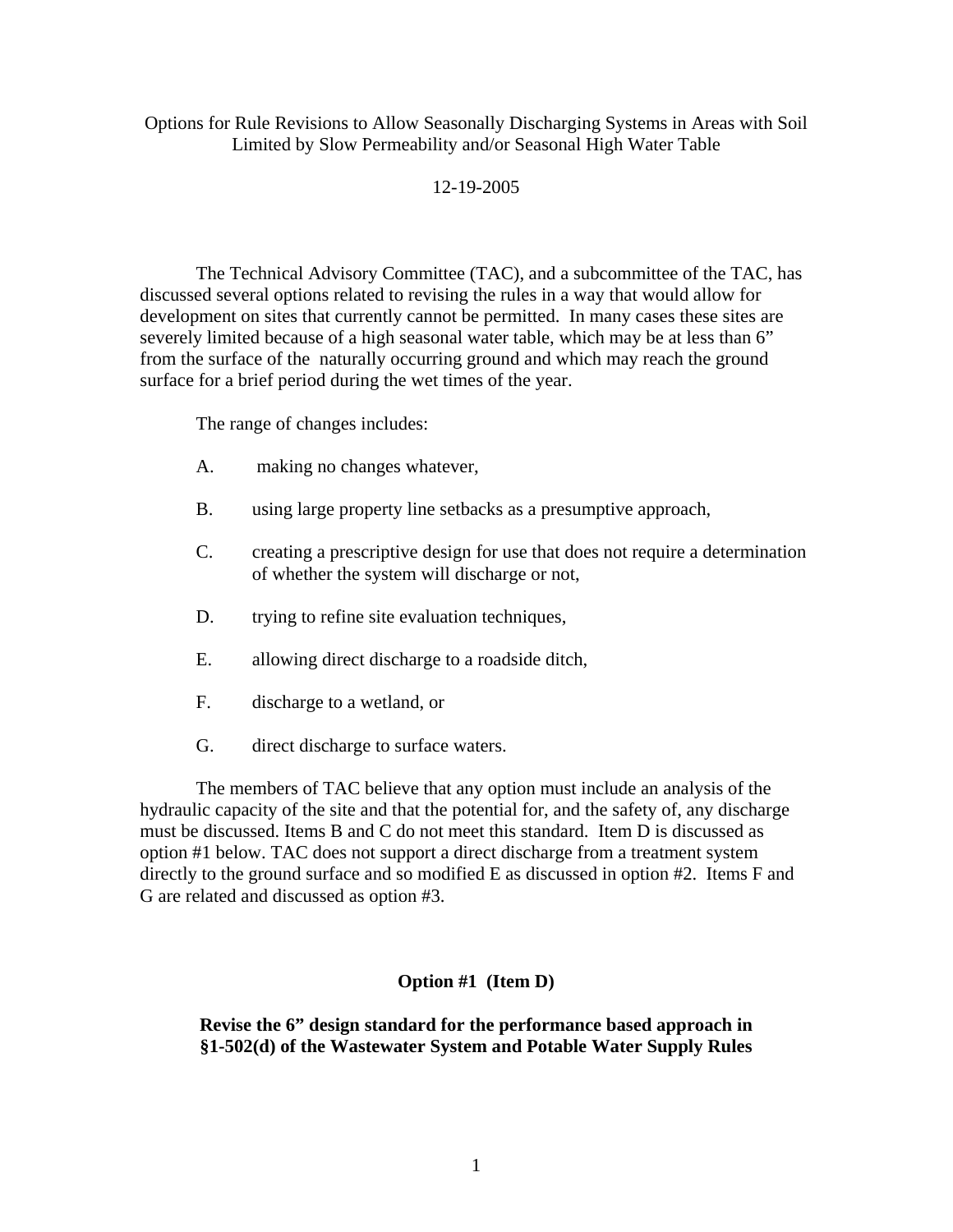The rules currently require that a sewage treatment and disposal design, prepared using the performance based approach, be designed to maintain at least 6" of naturally occurring soil above the calculated level of the effluent plume during all portions of the year. This standard was developed based on an expectation that systems using this approach have a good chance of not becoming failed systems, i.e. will not discharge to the surface of the ground. A site developed using this approach on fine grained soils can be expected to have free water at 6" below the surface of the naturally occurring ground in an open hole, with the soil above the free water level being saturated to or near to the ground surface, and to feel soft underfoot during the wet time of year.

The question is whether the 6" design standard could be revised to a lesser amount while maintaining a position that such systems will reliably function without surfacing. The TAC has considered this question in the past and the consensus has been that any reduction in the design standard would result in more systems that surface at least periodically during the wet times of the year. Assuming that a reduction in the 6" design standard could lead to more regular surfacing of effluent in the wet time of the year, this approach should be considered in conjunction with option #2.

### **Option #2 (Item E)**

## **Approve systems that may discharge to the surface of the ground but which do not discharge to surface waters.**

The TAC reviewed the question of whether the use of systems, that by their design may result in periodic discharges to the surface of the ground, are appropriate for use in Vermont. TAC considered three questions:

1. What level of treatment is required to ensure that any increase in risk to the public health is both the minimum necessary and acceptable in relation to the benefit that would result?

The TAC decided that advanced treatment of the wastewater would be required followed by a disinfection process. The level of treatment required would be that needed to make the disinfection process effective.

2. Are there currently available treatment and disinfection systems that can provide the required level of treatment and disinfection?

The TAC determined that there are several currently approved advanced treatment systems that can be designed to provide the level of treatment needed to ensure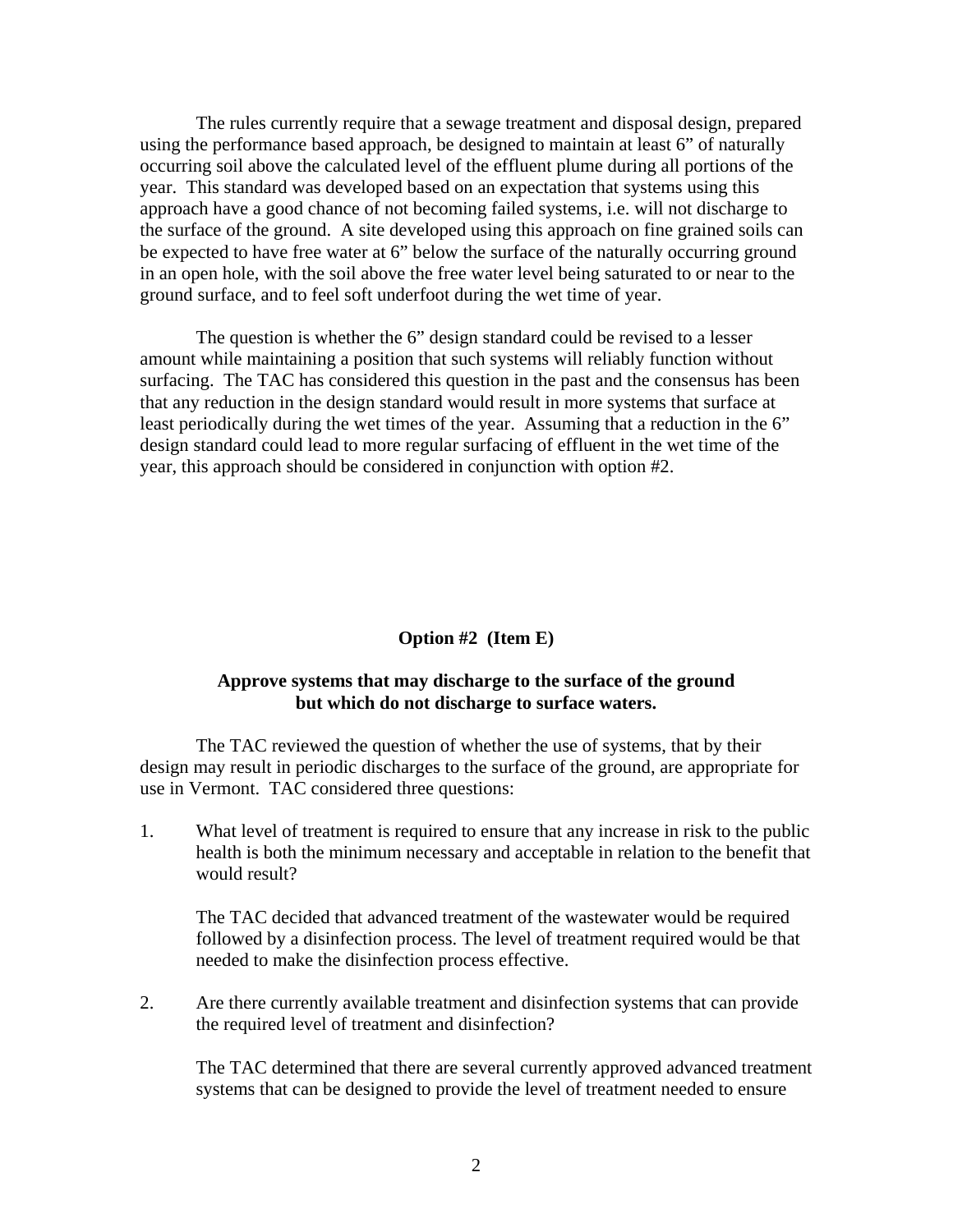proper disinfection. The TAC also believes that commonly available U.V. (ultraviolet light) and chlorination systems can achieve the required level of disinfection.

The TAC also decided that some passive treatment should be incorporated to provide additional protection. This passive treatment would be by flow through soil, either naturally occurring or placed as part of the system construction.

3. What is required in the way of maintenance, operation, and oversight to ensure the systems maintain the designed level of performance?

The TAC determined that each system would need to be subject to an operating permit, a maintenance contract, remote monitoring, and some form of organized regulatory oversight. The operating permit would periodically expire, requiring a review of each system to ensure that it was operating successfully. The operating permit concept would also provide a source of funds to pay for the continuing regulatory oversight that is essential to minimize any public health risk. The remote monitoring makes it practical for at least daily checks of basic parameters of each system. The regulatory oversight could be done at the state level or delegated to the local or fire district level. The TAC estimates that each system constructed based on this option would require about 8 hours per year of regulatory oversight. One FTE of regulatory oversight could oversee about 250 systems. To be effective, one or more people would need to be hired and have this assigned as their principal function. An action plan would be required that would be implemented in the event the system fails to operate properly.

### **Note: The TAC believes that a discharging system should only be used on sites that cannot comply with the current rules.**

### **Option #3** (**Items**  $F + G$ )

### **Approve systems that discharge to surface waters**

The TAC has not discussed this concept extensively. Any direct discharge to surface waters is subject to both federal and state regulation. Portions of the federal Clean Water Act are delegated to Vermont for administration. Under Vermont implementation of the National Pollution Discharge Elimination System (NPDES) any direct discharge must first establish a waste management zone, with current procedures based on a zone at least one mile long. Any decision to allow the establishment of such a zone must consider existing uses of the proposed zone including activities such as fishing, swimming, and boating. Many of the issues that make establishing a waste management zone difficult are related to Vermont's statutory language and could theoretically be changed. This would likely be difficult, but would ensure that there is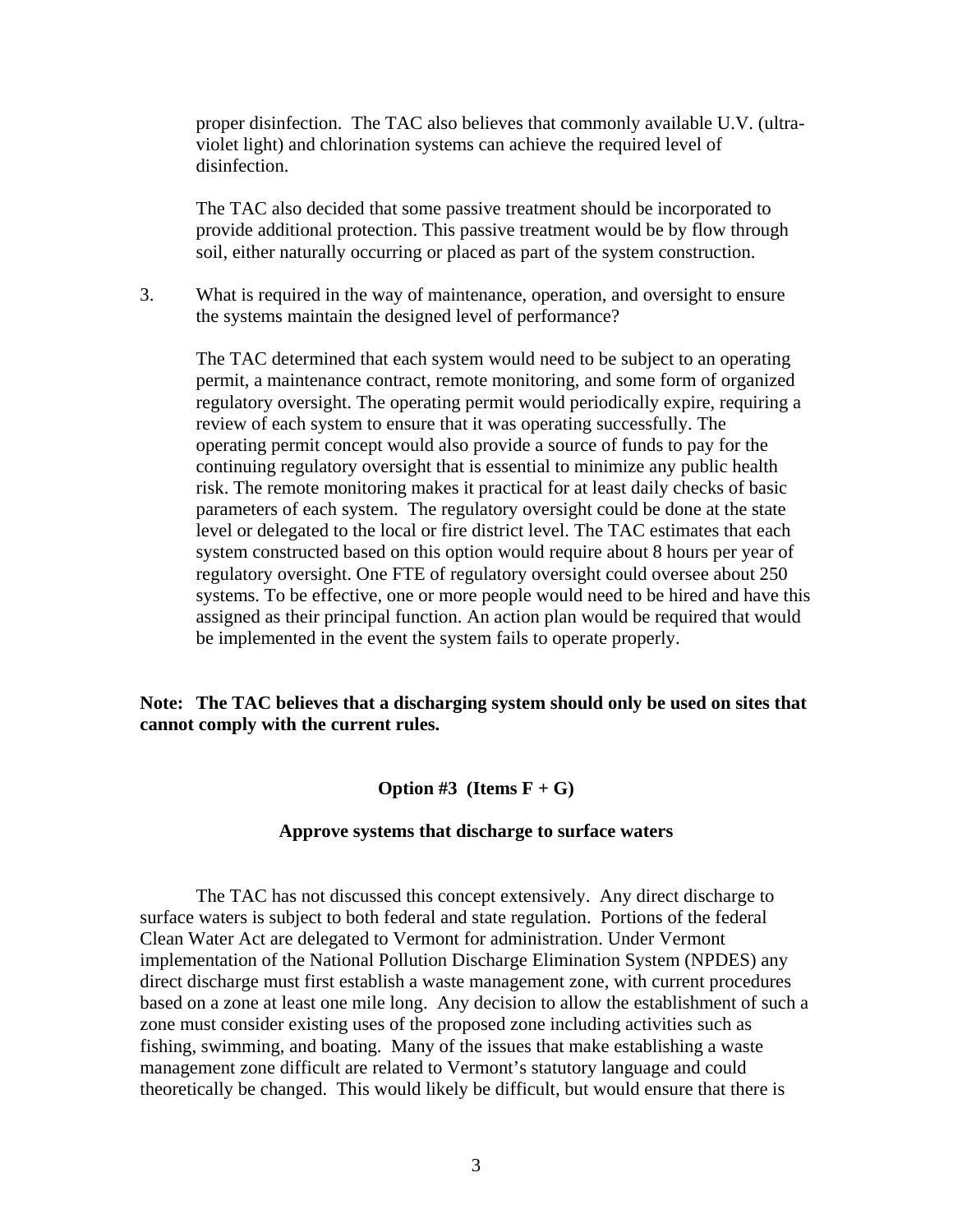legislative support for allowing the discharges from this type of on-site systems to eventually reach surface waters.

Any approval for a new discharge to surface waters would also depend on nutrient effects on the surface water. Some watersheds are already limited by elevated levels of one or more nutrients such as phosphorus and nitrogen under the TMDL's. Any widespread use of direct discharging systems would likely require additional levels of advanced treatment to remove specific nutrients.

Sheet flow to surface water is currently considered a discharge under Vermont rules but not under federal NPDES standards. The federal rules may change and include such discharges. The federal rules are already extensive and include any swale, ditch, or other surface feature carrying waste to surface waters.

### **Related Issues**

#### Surfacing and the definition of failure

One key issue is whether a system has failed by virtue of effluent being exposed to the open air or by pooling on the ground surface. Once the effluent has been discharged from the leachfield there are limited pathways for it to follow. Some amount is dispersed through evapo-transpiration by plant uptake, though this occurs only during the growing season, and in Vermont is very limited. Some of the effluent travels downward until it reaches the groundwater table. And some of it flows through naturally occurring soil for a distance and then emerges on the ground surface to flow overland to surface waters.

This surfacing effect can occur because the rules only require that complying soil conditions exist under and for 25' downslope of the system. The rules also require 25' setbacks to road ditches and to slopes greater than 30%. If the site conditions do not extend beyond the specified distances it is possible that surfacing will occur. These soil conditions and isolation distances were not established based on a decision that after flowing through this amount of soil the effluent would be sufficiently renovated as to be safe for human contact, nor with an expectation that effluent would surface. These isolation distances were likely established based on existing practices from other states. In practice, evidence of surfacing at one of these points would be considered to be a failure when it is clear that the surfacing is primarily caused by effluent from a wastewater system. However, in most cases, surfacing only occurs during SHWT periods when the SHWT intersects the ground surface, such as at a road ditch or slope break. Because these wet areas seldom have the appearance of wastewater effluent, having no color or odor, they are generally ignored. Determining that the surfacing is at least in part caused by wastewater would require some laboratory analysis, something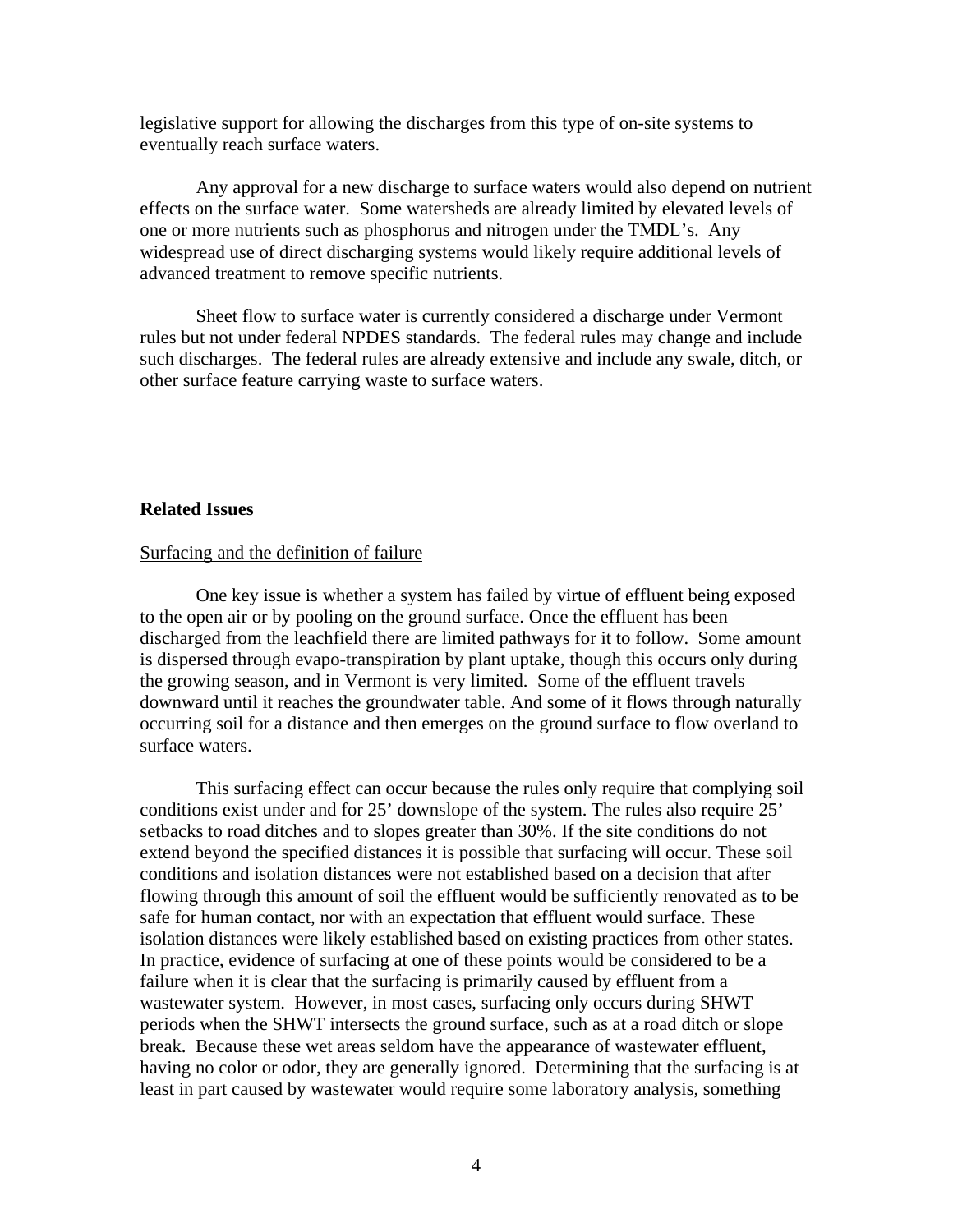that is rarely done. However, if testing is done and the results indicate the presence of effluent at the point of surfacing, this would constitute a failed system.

The one portion of the rules where it is likely that a conscious decision was made that surfacing is acceptable is the requirements related to subsurface drains installed downslope of leachfields. This isolation distance was first established at 100' in the 1979 rules and revised to 75' in the 1982 revision. In this case, the expectation is that surfacing would only occur during the portion of the year when the SHWT intersected the drain and any effluent would be mixed with the naturally occurring ground water. There is no apparent decision on what the response would be if effluent was discharging through a subsurface drain when SHWT was not present.

The Agency should address this issue and decide if there is a point at which an outbreak of effluent on the ground surface is considered to not be a failed system. The follow-on decision would then be whether this distance must be naturally occurring soil or whether it could be part of the system construction. It seems clear from discussions related to NPDES, that a 50' wick of sand, crushed stone, or other media leading to a surface water, would be considered to be a direct discharge conduit that is not different in effect from a pipe. It might, however, be possible to determine that a discharge from the end of a 50' layer of sand does not constitute a failed system, and if the subsequent flow from the system only reached the surface waters in the form of sheet flow, that it would not be a discharge under federal regulations. Vermont regulations would still need revision.

One additional reason to address this issue is that with more sophisticated water quality testing becoming available over the years, there will be the increasing chance that effluent will be determined to be present in water samples collected from surface runoff. A determination that certain discharges are in fact acceptable under Vermont and federal statutes would address the issues head-on as opposed to just ignoring them. With a determination that a particular discharge is acceptable, the permitting program would be on a sound basis, which would benefit landowners, designers, and regulators.

### Public notice

Any decision as to the use of systems, where by design there will be surfacing of treated effluent to the ground surface, needs to include a consideration as to whether some form of notice to the neighboring landowners and/or the general public should be required. The Agency has opposed requiring a public notice process for routine issuance of subdivision permits or permits for wastewater disposal systems of less than 6500 GPD. The vast majority of small wastewater systems involve routine application of rules that have been developed in a public process. With 3000+ permits per year, a public notice and comment period for each permit is not a cost effective approach. In the rare situation where important information was not considered, there is a permit revocation process that can be used to correct the situation.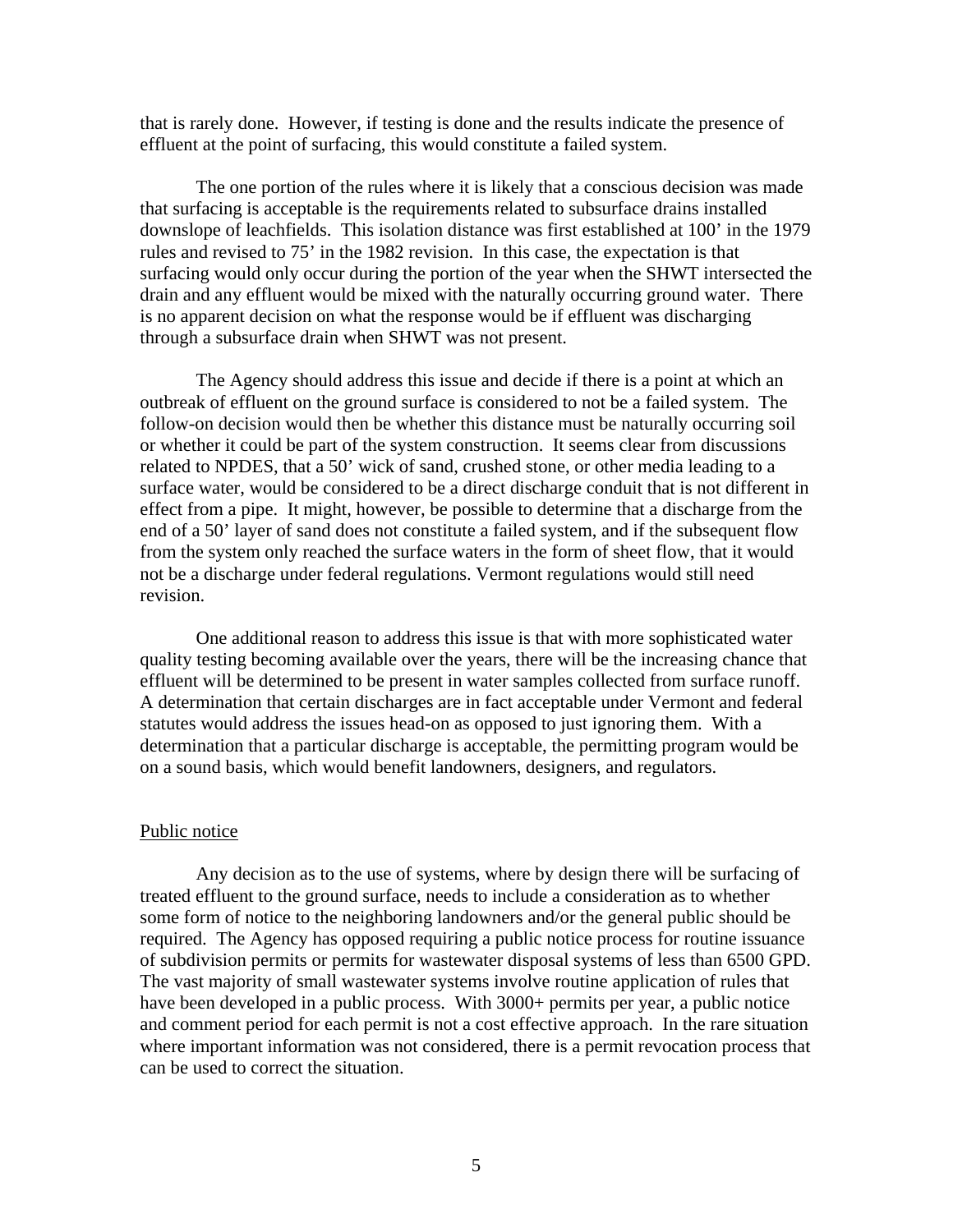However, use of systems that include one or more treatment and/or disposal components that require active management, and which depend on disinfection processes that will in at least some cases breakdown, may include an obligation to notify neighboring property owners of the proposed use of a such a system. This notice would ensure that neighbors would know that a permitted system was not expected to operate in the conventional fashion and the neighbors might serve as an additional party of interest that would ensure proper operation and maintenance of the system.

### Notice of system failure

Any system approved for use that includes a surfacing concept as part of the design should be required to have an approved operations manual. The manual should include specific instructions of the actions that are required if there is any failure of the system. If there is any possibility that effluent that has not been fully disinfected can reach the surface of the ground, specific actions related to preventing contact between the effluent and humans and their pets should be required. If the effluent will, or may, pass onto neighboring property, the neighboring property owner should be notified. If ANR pursues these systems, it should consider what the permittee should be required to do relative to work on the neighboring property in the event of a failure. This could include fencing, posting written notice, disinfecting with lime, etc.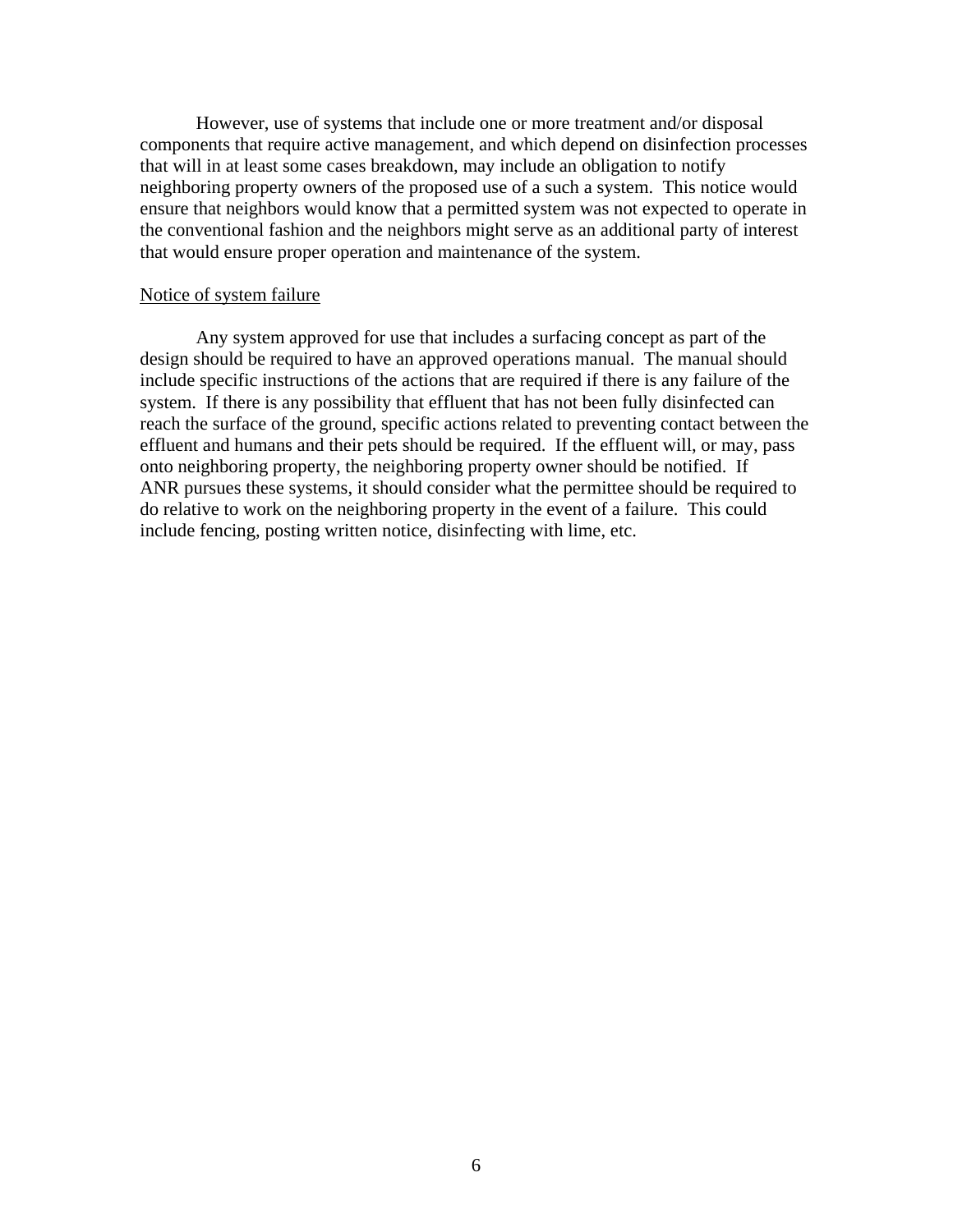### **List of components for a seasonally discharging system and their estimated costs**

Note: The site must have at least a 3% slope and at least 9" of naturally occurring soil with a percolation rate of 120 minutes per inch or less and at least 18" of naturally occurring soil above bedrock.

### Cost

The subcommittee prepared the following list of components that should be considered to be part of a low and moderate strength wastewater treatment and disposal system with a surfacing component:

|                  | Component                                                                                                               | Estimated cost installed |
|------------------|-------------------------------------------------------------------------------------------------------------------------|--------------------------|
| 1.               | Septic tank                                                                                                             | \$1,000                  |
| 2.               | Intermittent sand filter<br>Low application rate (1 gallon/sqft.day)<br>with 36" of sand<br>below the application level | $$12,000 - $15,000$      |
| 3.               | Disinfection unit<br>(ultraviolet light process)                                                                        | \$5,000                  |
| $\overline{4}$ . | Sand blanket and surface preparation<br>extends 50' downslope of leachfield                                             | \$10,000-\$12,000        |
| 5.               | Remote monitoring equipment<br>capable of testing UV effectiveness                                                      | \$5,000                  |
| 6.               | Disposal system installed on sand blanket<br>(drip disposal or shallow mound)                                           | \$5,000                  |
|                  | Total cost                                                                                                              | $$38,000 - $41,000$      |

There would also be design costs and operational costs. Design costs might be in the range of \$3,000 - \$7,500, because in most cases, these systems will require more effort to conduct site evaluations, design, and provide construction inspections than systems currently permitted, for which consulting fees are in the \$2,000 - \$5,000 range. Operational costs are likely to be approximately \$1,000 per year. There would be additional costs for regulatory oversight.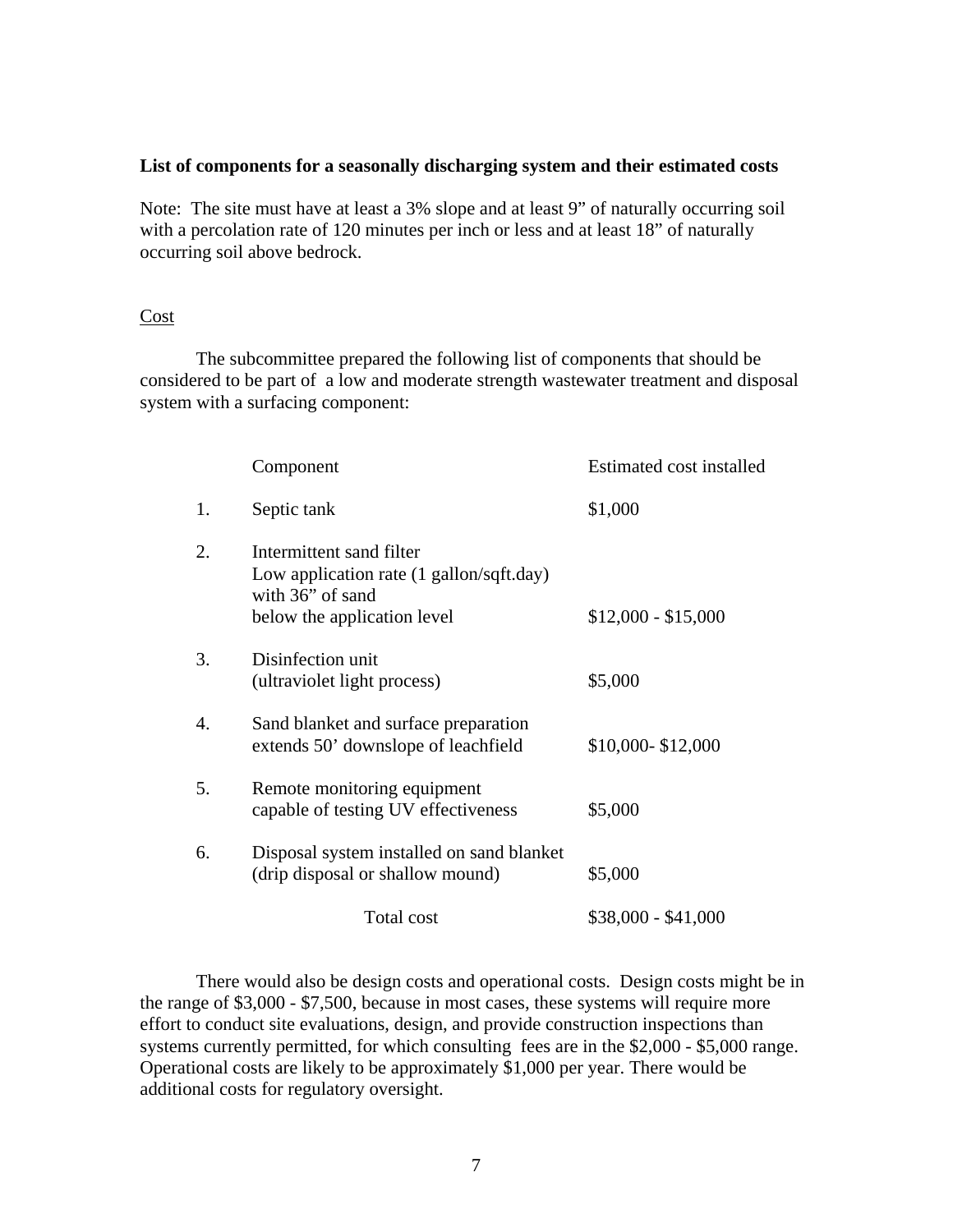**Note:** The system outlined above is for low and moderate strength wastewater, such as for average domestic sources. High strength wastewater requires modifications to the design, including an advanced treatment system installed in series prior to the low rate intermittent sand filter.

**Note:** An acceptable alternative design would include an advanced treatment system followed by the low rate intermittent sand filter with a minimum of 18" of sand below the application level.

**Note:** The committee discussed whether other treatment systems could be substituted for the low rate intermittent sand filter. It was decided that no other currently permitted system provides an equivalent level of treatment and stability with as few possible modes of failure. This is likely to be a point of contention with various manufacturers and vendors of treatment systems.

### Expected levels of treatment and possible modes of failure

The proposed system includes 2 treatment components with estimated levels of treatment. Each component also has the potential to fail. TAC has considered the potential modes of failure and has estimated their effect on the potential that there will be a significant health risk associated with that failure.

The Onsite Wastewater Treatment Systems Manual, February, 2002, published by EPA (**OWTSM, 2002)** contains estimates of fecal coliform and viral concentrations and removals. A copy of Table 3-19 is attached. Initial concentrations of fecal coliform are estimated at  $10^6 - 10^8$  organisms/100 ml. Initial concentrations of virus are estimated at  $0\n-10<sup>5</sup>$  pfu (plaque forming unit)/ml. Viruses are episodically present at high levels only when being shed by the users of the wastewater system.

### 1. The intermittent sand filter –

An intermittent sand filter with an application rate of 1 gallon/sqft/day is an extremely stable system. Assuming that the design incorporates a pump station to provide the pressure distribution of the effluent, a power failure would stop the flow of effluent into the sand filter under most circumstances. The pump station could be designed to prevent such a discharge under all circumstances. An organic overload would clog the surface of the sand thereby reducing the flow through the filter, which if anything, would enhance the treatment. If the organic overload was large, the clogging would cause the sand filter to backup to the point where the alarm system would be triggered. Careful design would prevent untreated effluent from moving beyond the sand filter to the disinfection system. A short term hydraulic overload is the main area of concern. With a high loading rate, the effectiveness of the sand filter at removing fecal coliform and viruses would be reduced, with viral removal being more sensitive to high flow rates.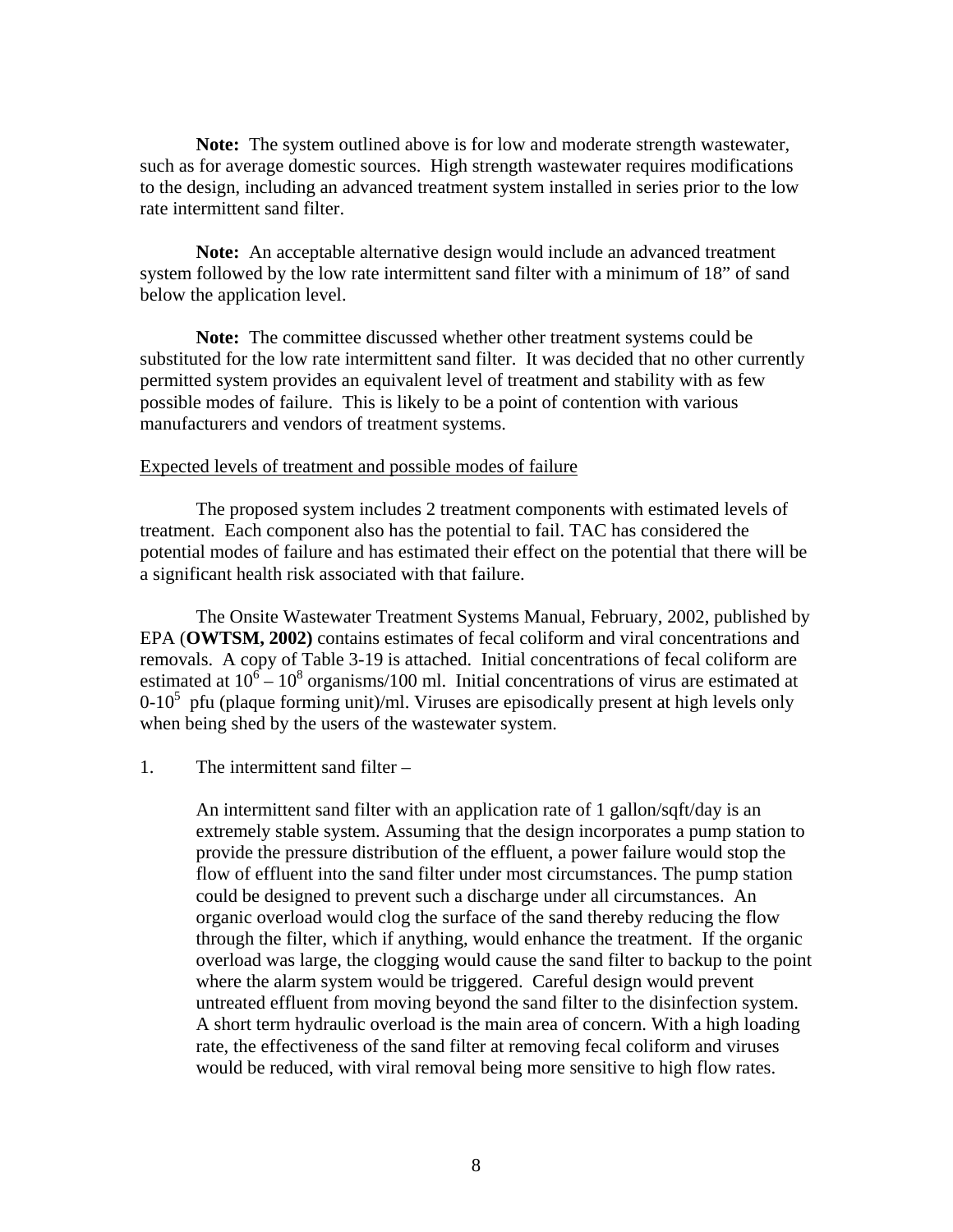A 1997 article in the Small Flows Journal, entitled Shallow Intermittent Sand Filtration: Microorganisim Removal, by Emerick, Test, Tchobanoglous, and Darby reports the results of viral removal at different loading rates in intermittent sand filters. They found about 2.8 log removal when loaded at 1 gallon/sqft/day and 0.9 log removal when loaded at 4 gallons/sqft/day.

Of particular concern is the level of TSS removal because low effectiveness at removal could result in the disinfection process being less effective. Carefully designed, 1 gallon/sqft/day, intermittent sand filters appear to be capable of removing both  $BOD_5$  and TSS to less than 5 mg/l which is considered the level needed for proper disinfection. The systems are sensitive to loading rates and hydraulic overloading could lead to increased levels of BOD<sub>5</sub> and TSS passing through the filter.

It is possible, and should be required, to design a pump based dosing system that will preclude hydraulic overloading of the system that is not easily bypassed.

2. The disinfection system –

Disinfection for small wastewater treatment systems is usually based on chlorination or the use of ultraviolet (UV) light. There are concerns with either approach. Chlorination is effective, including when the level of  $BOD<sub>5</sub>$  and TSS is too high for use of UV disinfection. Chlorination systems require maintenance to ensure that the supply of chlorine is adequate and there are concerns about by-products entering the ground or surface water. UV does not have by-products that are of concern but the wastewater must be extremely clean in order for the system to be effective. Either system is effective at inactivating bacteria and viruses. Attached is fact sheet #4 from the **OWTSM, 2002.** 

The TAC has primarily focused on UV disinfection methods because of the concerns related to chlorine by-products, and because automatic monitoring of the effectiveness of UV disinfection is more readily available than for disinfection by chlorination. The **OWTSM, 2002** indicates that effluent clarity is a critical factor. Any system serving single family residences, or other buildings with small design flows, will not have daily on-site inspections by a licensed operator and will not routinely have the effluent tested for presence of pathogens. The system must therefore be designed to remotely monitor UV transmittance and must automatically prevent release of effluent into the environment whenever the UV is not operating as designed, without an easy "manual over-ride" that would allow an owner to circumvent the automatic shutdown mechanism.

The treatment processes used prior to disinfection must be stable and effective; otherwise the remote monitoring will frequently indicate a failure to maintain the required level of transmittance. This requirement is the main reason the TAC proposes to require use of a low rate, intermittent flow sand filter in all systems.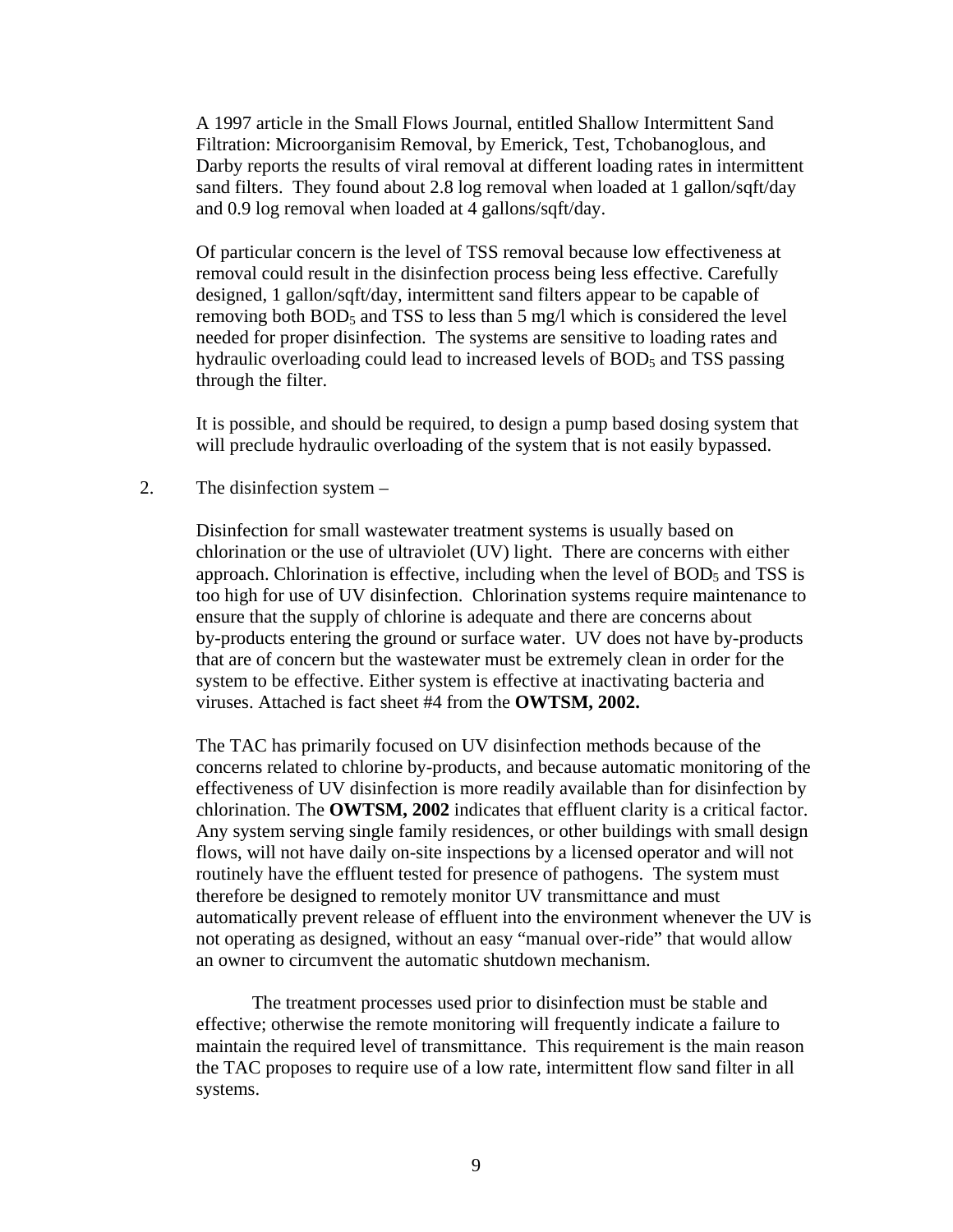## 3. Failure modes -

- A. Power failure If the water supply is powered by the same electrical system as the wastewater system only a small amount of effluent will be discharged to the system. Assuming relatively brief outages of a few hours, the system would function properly as soon as power was restored. The system should be designed so that in situations where the water system remains functional, the wastewater will not be discharged to the intermittent sand filter. Health risks with either situation are expected to be low.
- B. Organic overload Short term organic overloads could exceed the sand filter's capacity to treat the wastewater to the level required for full disinfection. However, this should cause the measured transmittance level in the UV disinfection system to fall below its required level which would cause the system to cease discharge to the environment and to send a notification of the failure through the remote monitoring system. Long term organic overloads would result in a clogging layer on the application surface of the sand filter. This layer would eventually result in a high water condition in the sand filter that would also stop the discharge to the environment and trigger the remote monitoring system.
- C. Hydraulic overload The most likely scenario is intentional or unintentional continuous water flow from the house. It is possible to design the systems so that any hydraulic overload would be detected. The system could be designed to both trigger the alarm systems and to cease pumping effluent to the disinfection system. A specific plan in the operations manual would be required with directions on how to restore the system to use. A determination that the effluent quality and quantity allows for proper disinfection would be required by a licensed operator familiar with the system.
- D. Summary –

With proper design, and assurance that operational requirements are met, there is a low risk of untreated effluent being discharged to the disposal portion of the system. The operations manual, and the permit for the system, should address the actions required for the rare situation when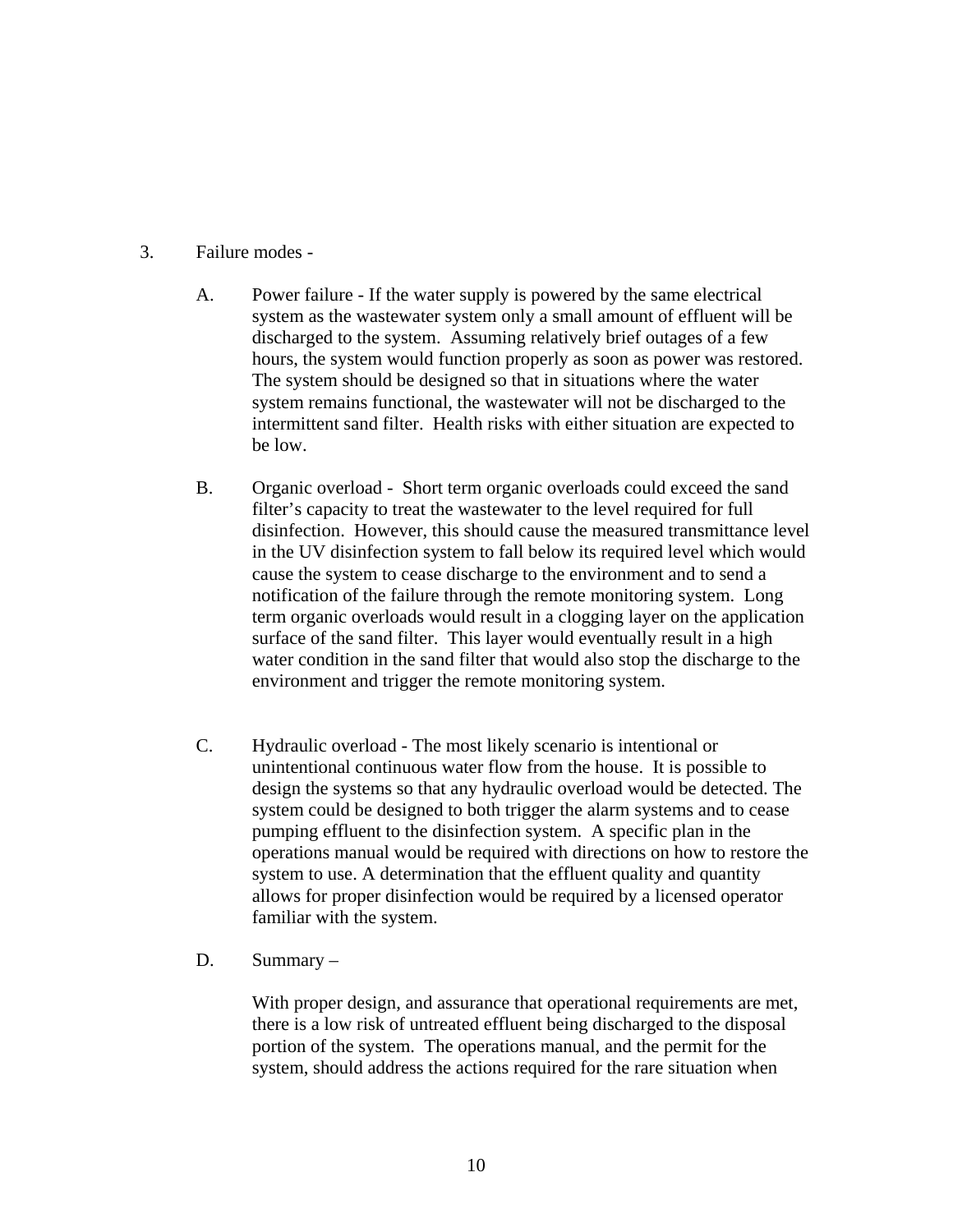untreated effluent is discharged; including any overflows from pump stations or storage tanks.

### Year-round surfacing is not acceptable –

The TAC considered the question of whether it would be acceptable to build a system with an expectation that the system would have a surface discharge on a yearround basis and concluded that the risk associated with this concept is too great. While a final recommendation of the parameters has not been developed, something along the line of requiring at least 9" of soil with a percolation rate of 120 min/inch or less and a minimum slope of 3% are being considered. Some areas otherwise meeting these requirements would be wetlands and therefore unacceptable for new development. Some factor may be required for the rare situation when the slope and soil requirements are met, the site is not a wetland, but there is a permanent water table such that year-round surfacing would occur.

### The neighbors –

Unless the designs are restricted to sites where the effluent will not leave the property, or do so only subject to a permanent easement granted by the neighbor/s, the quality of the effluent reaching the neighbors must be explicitly addressed.

TAC believes that a system designed, constructed, operated, and maintained with oversight as discussed in option #2 above, and that uses the components included in the list on page 7 of this document, would reliably produce effluent that has an acceptable low public health risk.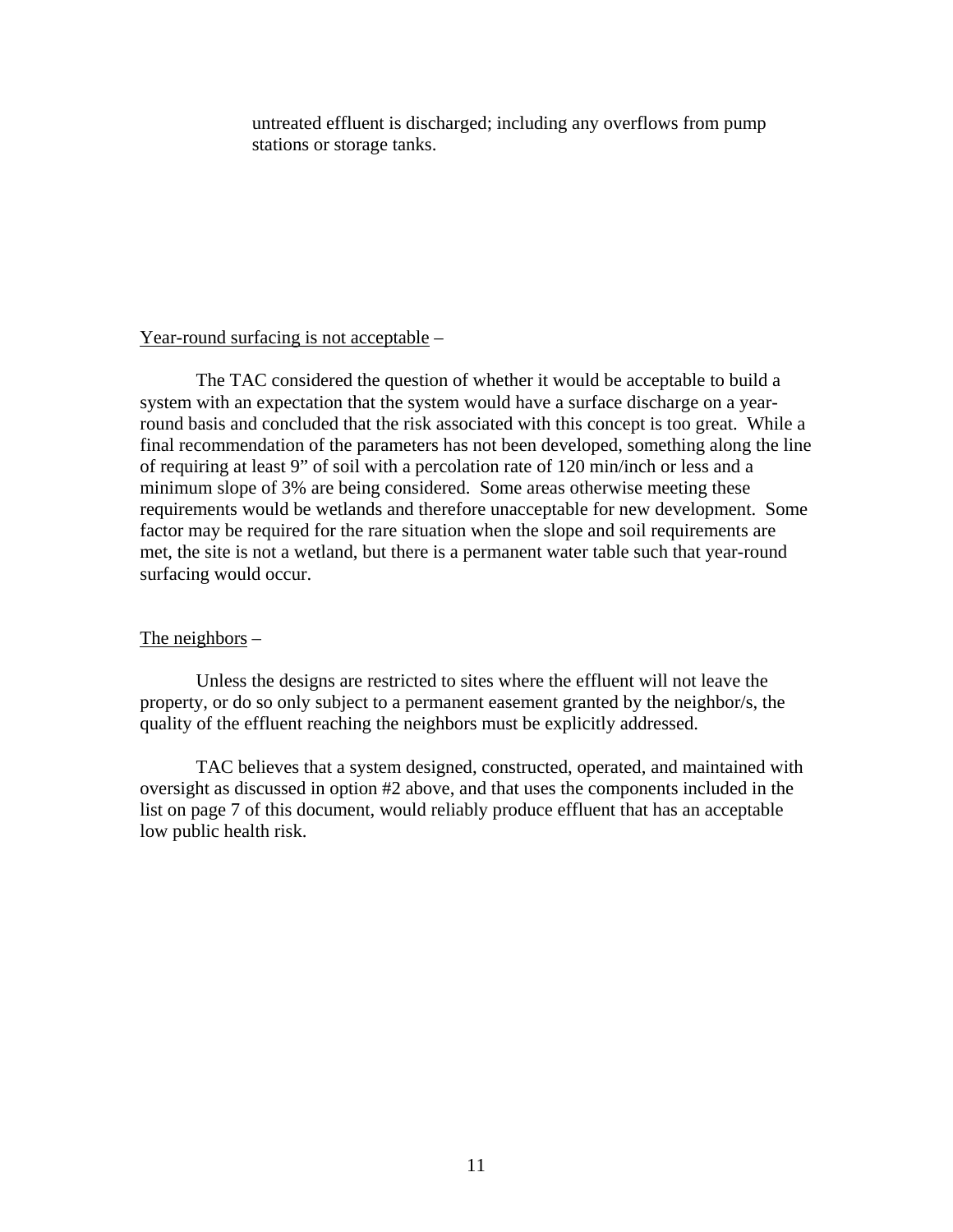## Excerpt from: The Onsite Wastewater Treatment Systems Manual, February, 2002

### **Table 3-19. Wastewater constituents of concern and representative concentrations in the effluent of various treatment units**

|                                                                                    |                                                                | Tank-based treatment unit effluent concentration           |                                                                         |                                                            | <b>SWIS</b>                                                |                                                            |                                                                                 |
|------------------------------------------------------------------------------------|----------------------------------------------------------------|------------------------------------------------------------|-------------------------------------------------------------------------|------------------------------------------------------------|------------------------------------------------------------|------------------------------------------------------------|---------------------------------------------------------------------------------|
| <b>Constituents</b><br>of concern                                                  | <b>Example</b><br>direct or<br>indirect<br>measures<br>(Units) | <b>Domestic</b><br>STE <sup>1</sup>                        | <b>Domestic</b><br><b>STE with</b><br>N-removal<br>recycle <sup>2</sup> | <b>Aerobic</b><br>unit<br>effluent                         | <b>Sand filter</b><br>effluent                             | Foam or<br>textile<br>filter<br>effluent                   | percolate<br>into<br>ground<br>water at<br>$3$ to $5$ ft<br>depth (%<br>removal |
| Oxygen<br>demand                                                                   | BOD <sub>5</sub><br>(mg/L)                                     | 140-200                                                    | 80-120                                                                  | $5 - 50$                                                   | $2 - 15$                                                   | $5 - 15$                                                   | $>90\%$                                                                         |
| Particulate<br>solids                                                              | <b>TSS</b><br>(mg/L)                                           | 50-100                                                     | 50-80                                                                   | 50-100                                                     | $5 - 20$                                                   | $5 - 10$                                                   | $>90\%$                                                                         |
| Nitrogen                                                                           | <b>Total N</b><br>(mg N/L)                                     | 40-100                                                     | 10-30                                                                   | 25-60                                                      | 10-50                                                      | 30-60                                                      | 10-20%                                                                          |
| Phosphorus                                                                         | <b>Total P</b><br>(mg P/L)                                     | $5 - 15$                                                   | $5 - 15$                                                                | $4 - 10$                                                   | $<1 - 104$                                                 | $5 - 154$                                                  | 0-100%                                                                          |
| Bacteria<br>(e.g.,<br>Clostridium<br>perfringens,<br>Salmonella,<br>Shigella)      | Fecal<br>coliform<br>(organisms<br>per 100<br>mL)              | $10^6 - 10^8$                                              | $10^6 - 10^8$                                                           | $10^3 - 10^4$                                              | $10^1 - 10^3$                                              | $10^1 - 10^3$                                              | >99.99%                                                                         |
| Virus (e.g.,<br>hepatitis,<br>polio, echo,<br>coxsackie,<br>coliphage)             | Specific<br>virus<br>(pfu/mL)                                  | $0 - 10^{5}$<br>episodically<br>present at<br>high levels) | $0 - 10^{5}$<br>episodically<br>present at<br>high levels)              | $0 - 10^{5}$<br>episodically<br>present at<br>high levels) | $0 - 10^{5}$<br>episodically<br>present at<br>high levels) | $0 - 10^{5}$<br>episodically<br>present at<br>high levels) | >99.9%                                                                          |
| Organic<br>chemicals<br>(e.g.,<br>solvents,<br>petro-<br>chemicals,<br>pesticides) | Specific<br>organics or<br>totals<br>$(\mu g/L)$               | 0 to trace<br>levels<br>(?)                                | 0 to trace<br>levels<br>(?)                                             | 0 to trace<br>levels<br>(?)                                | 0 to trace<br>levels<br>(?)                                | 0 to trace<br>levels<br>(?)                                | >99%                                                                            |
| Heavy metals<br>(e.g., Pb, Cu,<br>Ag, Hg)<br>$1 -$                                 | Individual<br>metals<br>$(\mu g/L)$                            | 0 to trace<br>levels                                       | 0 to trace<br>levels                                                    | 0 to trace<br>levels                                       | 0 to trace<br>levels                                       | 0 to trace<br>levels                                       | >99%                                                                            |

<sup>1</sup>Septic tank effluent (STE) concentrations given are for domestic wastewater. However, restaurant STE is markedly higher particularly in BOD<sub>5</sub>, COD, and suspended solids while concentrations in graywater STE are noticeably lower in total nitrogen.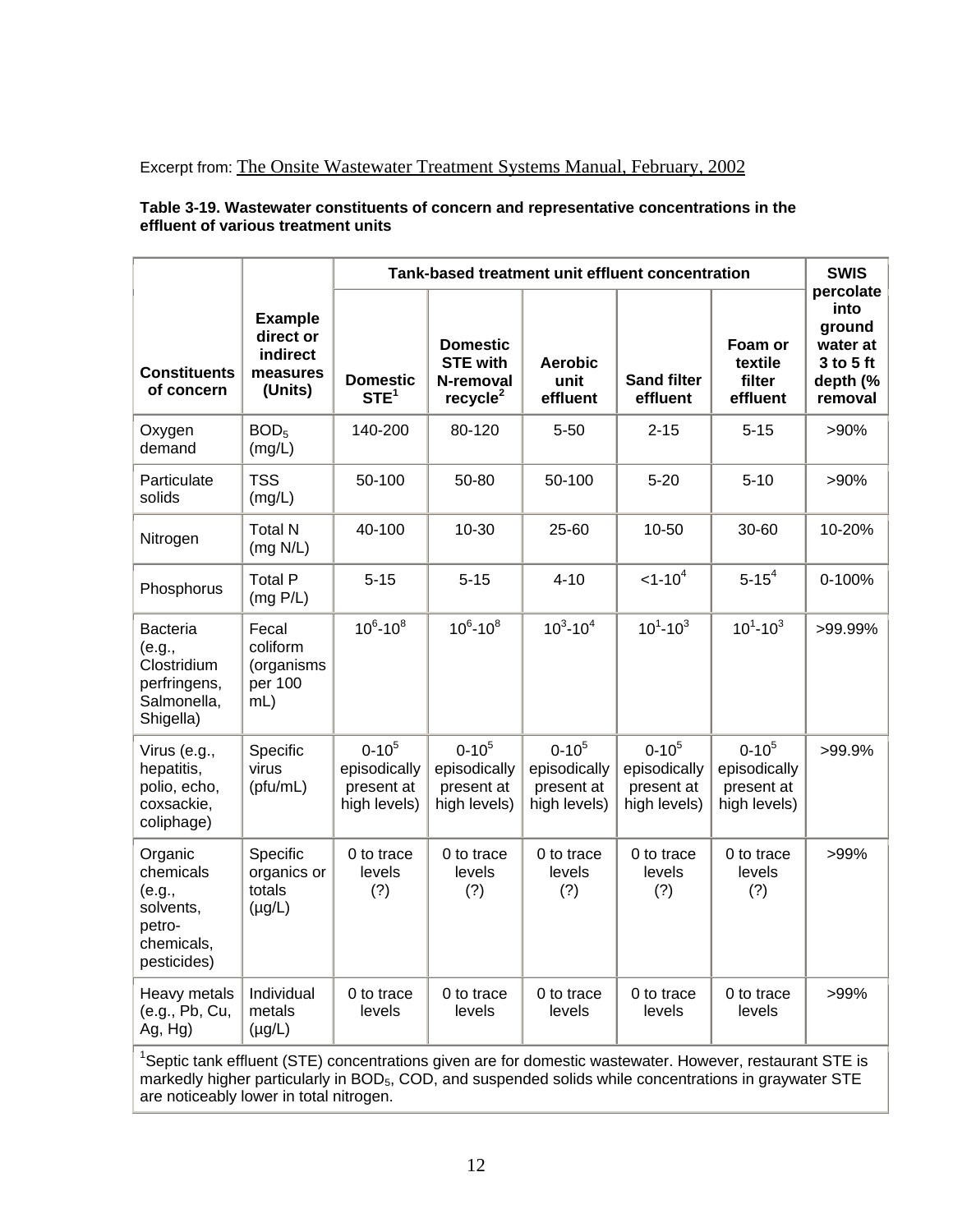<sup>2</sup>N-removal accomplished by recycling STE through a packed bed for nitrification with discharge into the influent end of the septic tank for denitrification.<br><sup>3</sup>P-removal by adsorption/precipitation is highly dependent on media capacity, P loading, and system

operation.

Source: Siegrist, 2001 (after Siegrist et al., 2000)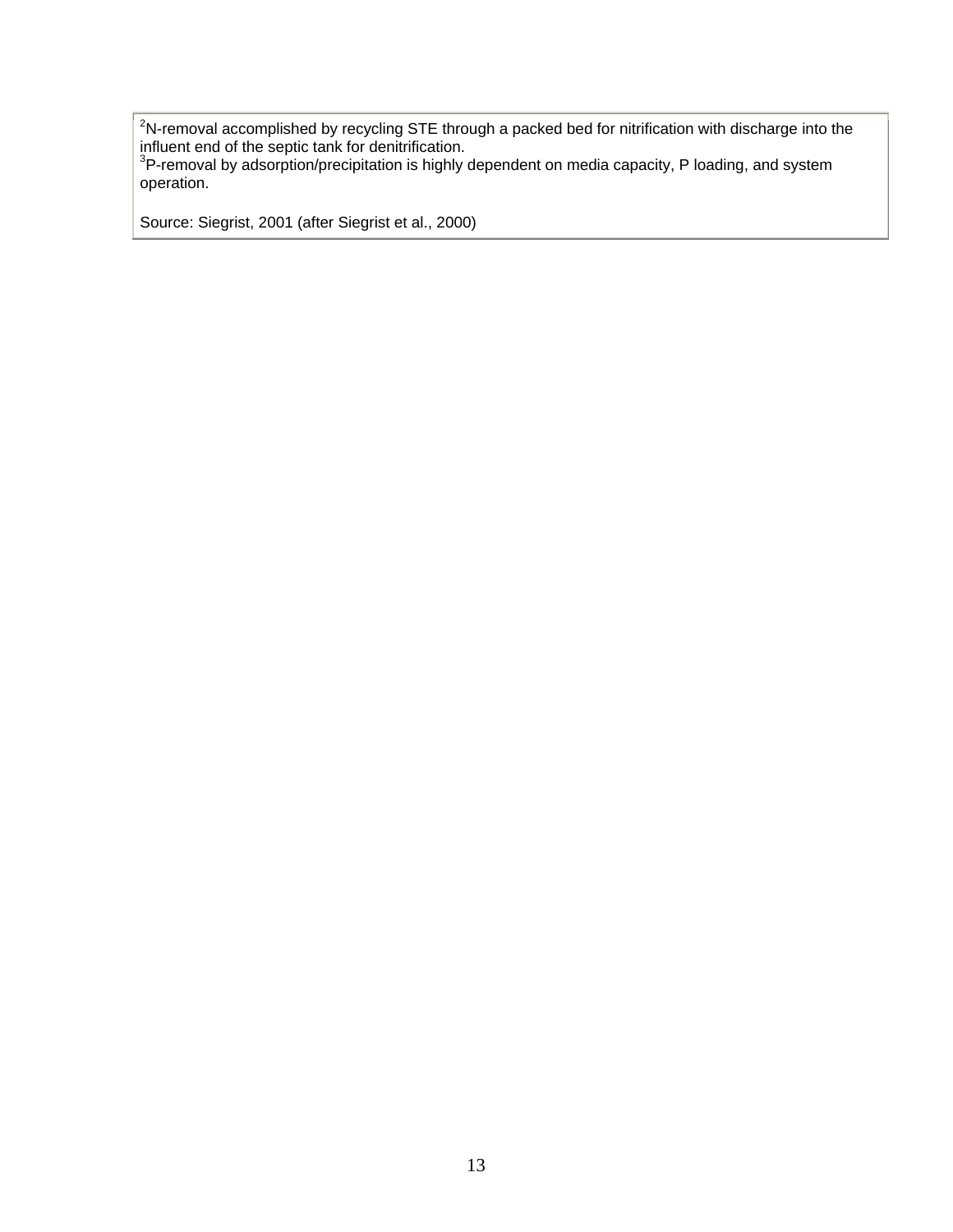Excerpt from: The Onsite Wastewater Treatment Systems Manual, February, 2002



# **EPA 625/R-00/008**

## **Onsite Wastewater Treatment Systems Technology Fact Sheet 4**

## **Effluent Disinfection Processes**

## **Description**

The process of disinfection destroys pathogenic and other microorganisms in wastewater. A number of important waterborne pathogens are found in the United States, including some bacteria species, protozoan cysts, and viruses. All pretreatment processes used in onsite wastewater management remove some pathogens, but data are scant on the magnitude of this destruction. The two methods described in this section, chlorination and ultraviolet irradiation, are the most commonly used (figure 1). Currently, the effectiveness of disinfection is measured by the use of indicator bacteria, usually fecal coliform. These organisms are excreted by all warm-blooded animals, are present in wastewater in high numbers, tend to survive in the natural environment as long as or longer than many pathogenic bacteria, and are easy to detect and quantify.

## **Figure 1. Generic disinfection diagram**



A number of methods can be used to disinfect wastewater. These include chemical agents, physical agents, and irradiation. For onsite applications, only a few of these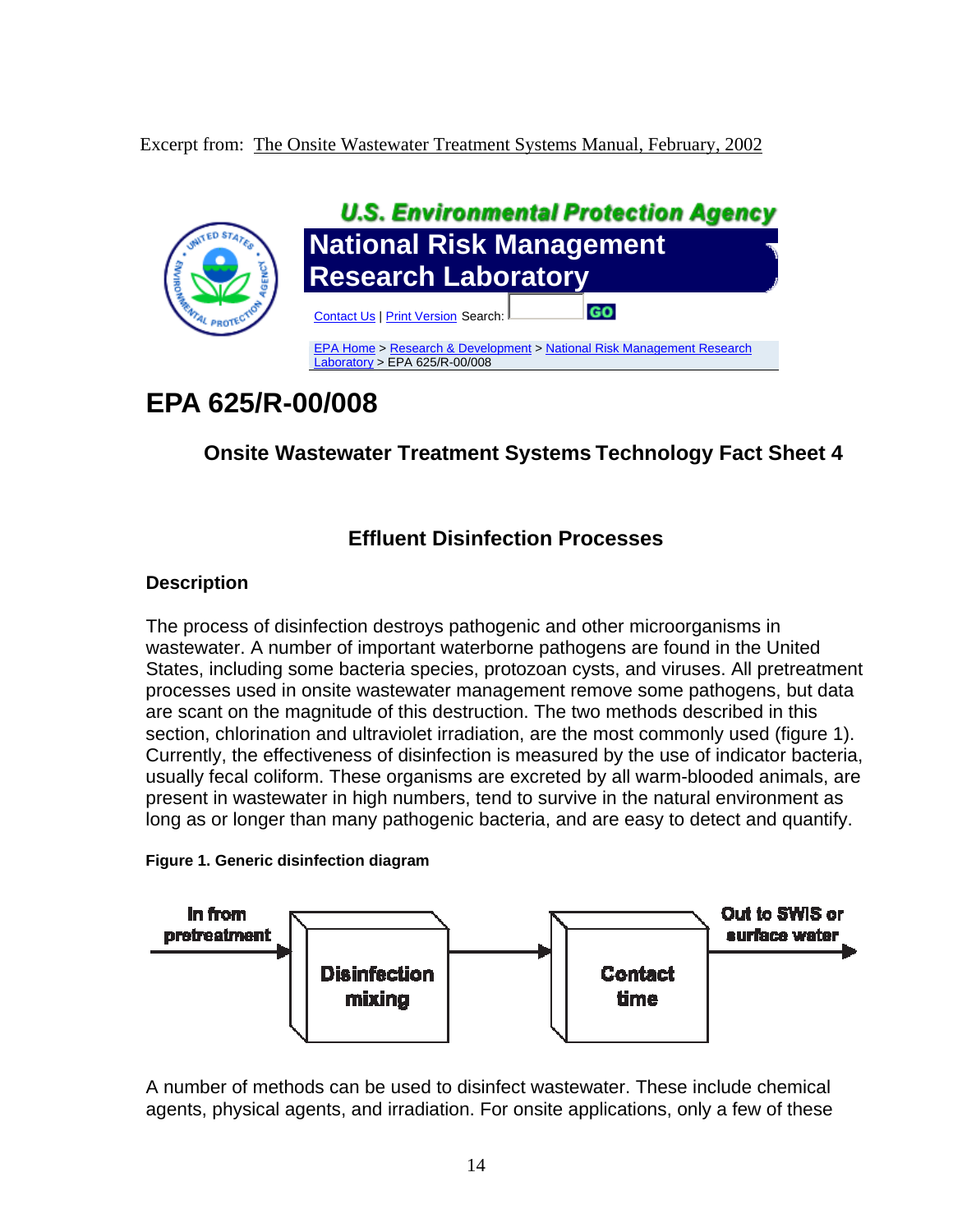methods have proven to be practical (i.e., simple, safe, reliable, and cost-effective). Although ozone and iodine can be and have been used for disinfection, they are less likely to be employed because of economic and engineering difficulties.

## **Chlorine**

Chlorine is a powerful oxidizing agent and has been used as an effective disinfectant in water and wastewater treatment for a century. Chlorine may be added to water as a gas  $(Cl<sub>2</sub>)$  or as a liquid or solid in the form of sodium or calcium hypochlorite, respectively. Because the gas can present a significant safety hazard and is highly corrosive, it is not recommended for onsite applications. Currently, the solid form (calcium hypochlorite) is most favored for onsite applications. When added to water, calcium hypochlorite forms hypochlorous acid (HOCl) and calcium hydroxide (hydrated lime,  $Ca(OH)_2$ ). The resulting pH increase promotes the formation of the anion, OCI-, which is a free form of chlorine. Because of its reactive nature, free chlorine will react with a number of reduced compounds in wastewater, including sulfide, ferrous iron, organic matter, and ammonia. These nonspecific side reactions result in the formation of combined chlorine (chloramines), chloro-organics, and chloride, the last two of which are not effective as disinfectants. Chloramines are weaker than free chlorine but are more stable. The difference between the chlorine residual in the wastewater after some time interval (free and combined chlorine) and the initial dose of chlorine is referred to as chlorine demand. The 15-minute chlorine demand of septic tank effluent may range from 30 to 45 mg/L as Cl; for biological treatment effluents, such as systems in Technology Fact Sheets 1, 2, and 3, it may range from 10 to 25 mg/L; and for sand filtered effluent, it may be 1 to 5 mg/L (Technology Fact Sheets 10 and 11).

Calcium hypochlorite is typically dosed to wastewater in an onsite treatment system using a simple tablet feeder device (figure 2). Wastewater passes through the feeder and then flows to a contact tank for the appropriate reaction. The product of the contact time and disinfectant residual concentration (Ct) is often used as a parameter for design of the system. The contact basin should be baffled to ensure that shortcircuiting does not occur. Chlorine and combined chlorine residuals are highly toxic to living organisms in the receiving water. Because overdosing (ecological risk) and underdosing (human health risk) are quite common with the use of tablets, long swales/ditches are recommended prior to direct discharge to sensitive waters.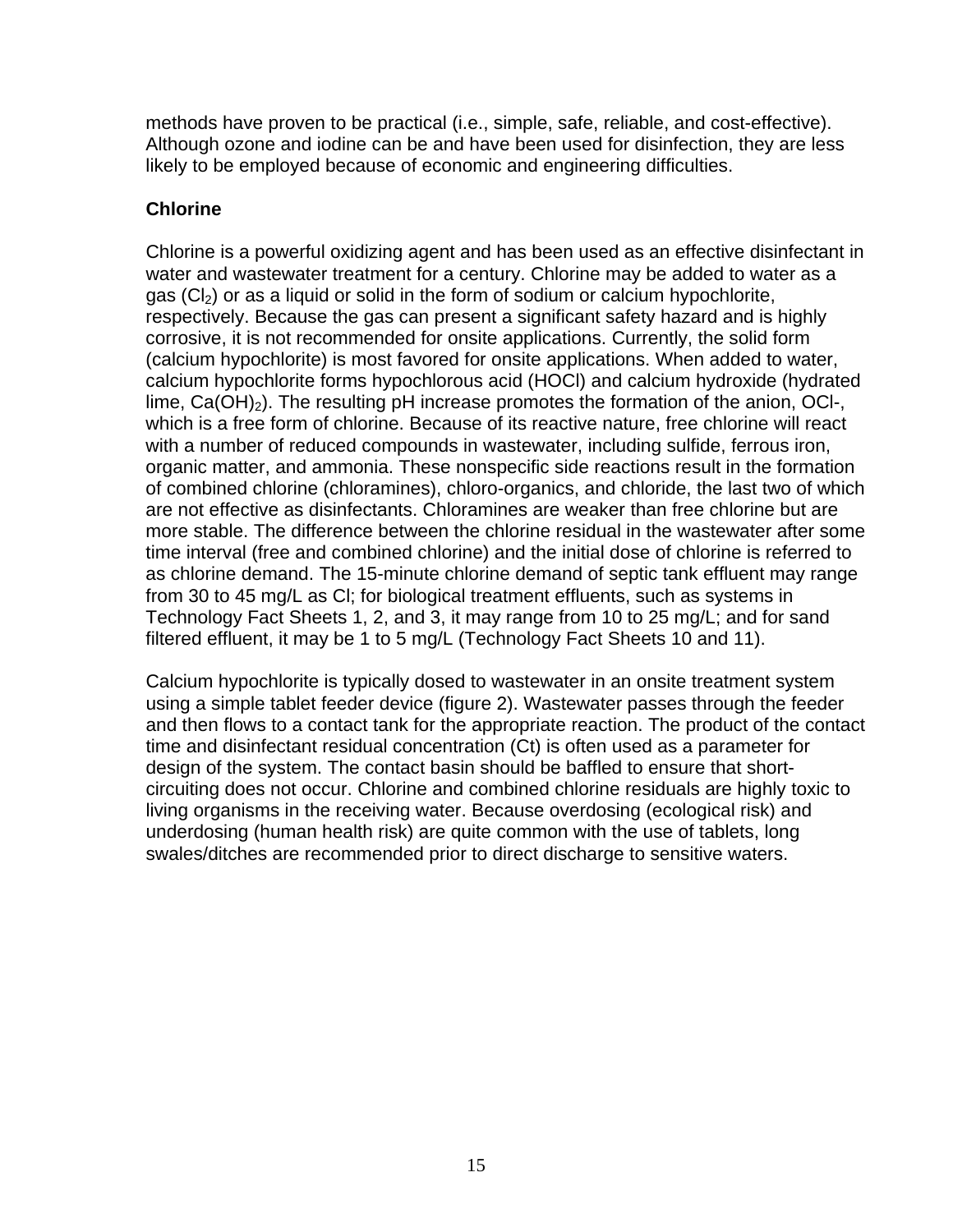**Figure 2. Example of a stack-feed chlorinator**



Use of simple liquid sodium hypochlorite (bleach) feeders is more reliable but requires more frequent site visits by operators. These systems employ aspirator or suction feeders that can be part of the pressurization of the wastewater, causing both the pump and the feeder to require inspection and calibration. These operational needs should be met by centralized management or contracted professional management.

## **Ultraviolet irradiation**

The germicidal properties of ultraviolet (UV) irradiation have been recognized for many years. UV is germicidal in the wavelength range of 250 to 270 nm. The radiation penetrates the cell wall of the organism and is absorbed by cellular materials, which either prevents replication or causes the death of the cell. Because the only UV radiation effective in destroying the organism is that which reaches it, the water must be relatively free of turbidity. Because the distance over which UV light is effective is very limited, the most effective disinfection occurs when a thin film of the water to be treated is exposed to the radiation. The quantity of UV irradiation required for a given application is measured as the radiation intensity in microWatt-seconds per square centimeter (mW-s/cm<sup>2</sup>). For each application, wastewater transmittance, organisms present, bulb and sleeve condition, and a variety of other factors will have an impact on the mW-s/cm<sup>2</sup> required to attain a specific effluent microorganism count per 100 mL. The most useful variable that can be readily controlled and monitored is Total Suspended Solids. TSS has a direct impact on UV disinfection, which is related to the level of pretreatment provided.

Many commercial UV disinfection systems (figure 3) are available in the marketplace.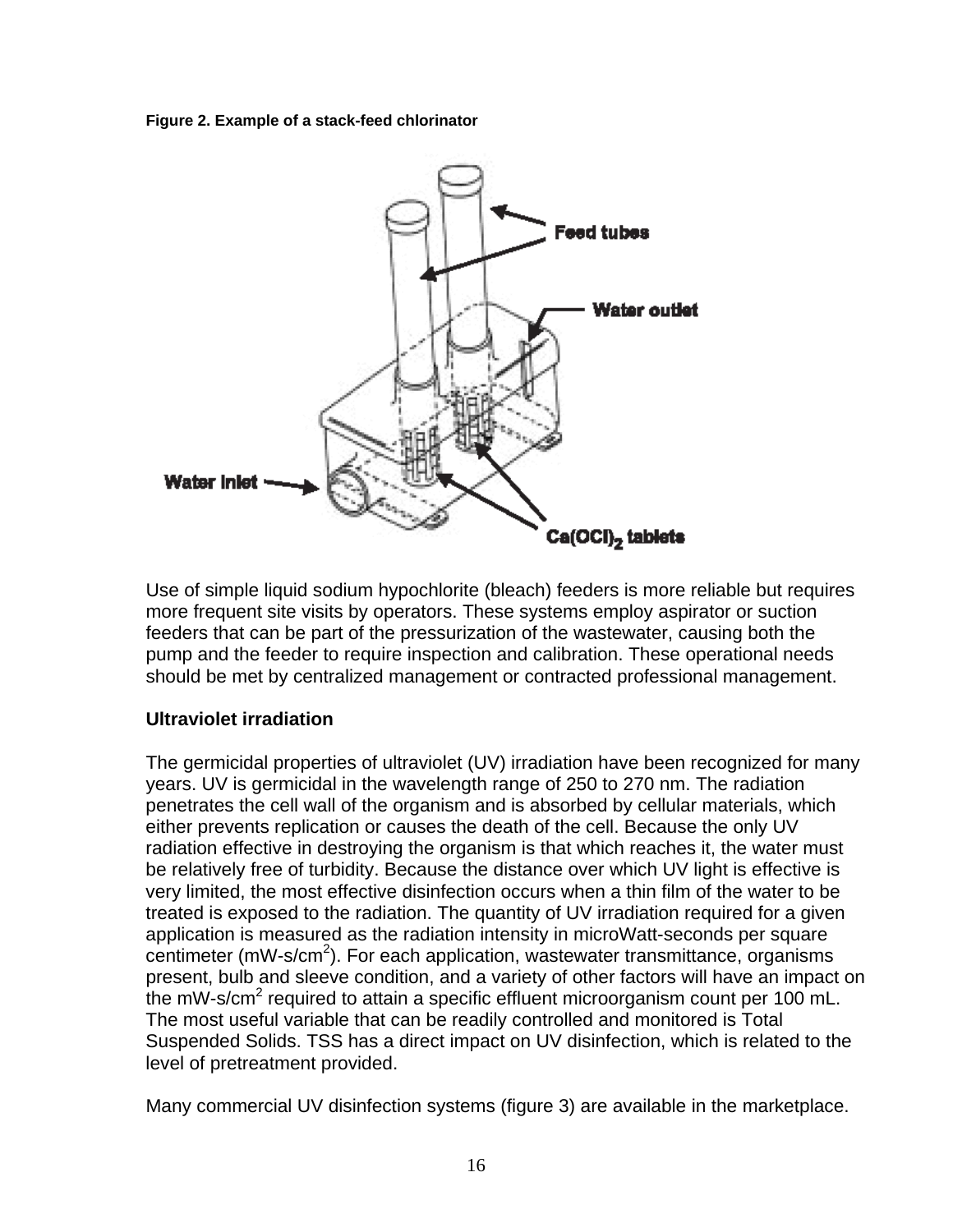Each has its own approach to how the wastewater contacts UV irradiation, such as the type of bulb (medium or low pressure; medium, low, or high intensity), the type of contact chamber configuration (horizontal or vertical), or the sleeve material separating the bulb from the liquid (quartz or teflon). All can be effective, and the choice will usually be driven by economics.



## **Figure 3. Wastewater flow in a quartz UV unit**

## **Typical applications**

Disinfection is generally required in three onsite-system circumstances. The first is after any process that is to be surface discharged. The second is before a SWIS where there is inadequate soil (depth to ground water or structure too porous) to meet ground water quality standards. The third is prior to some other immediate reuse (onsite recycling) of effluent that stipulates some specific pathogen requirement (e.g., toilet flushing or vegetation watering).

## **Design assumptions**

Chlorination units must ensure that sufficient chlorine release occurs (depending on pretreatment) from the tablet chlorinator. These units have a history of erratic dosage, so frequent attention is required. Performance is dependent on pretreatment, which the designer must consider. At the point of chlorine addition, mixing is highly desirable and a contact chamber is necessary to ensure maximum disinfection. Working with chlorinator suppliers, designers should try to ensure consistent dosage capability, maximize mixing usually by chamber or head loss, and provide some type of pipe of sufficient length to attain effective contact time before release. Tablets are usually suspended in open tubes that are housed in a plastic assembly designed to increase flow depth (and tablet exposure) in proportion to effluent flow. Without specific external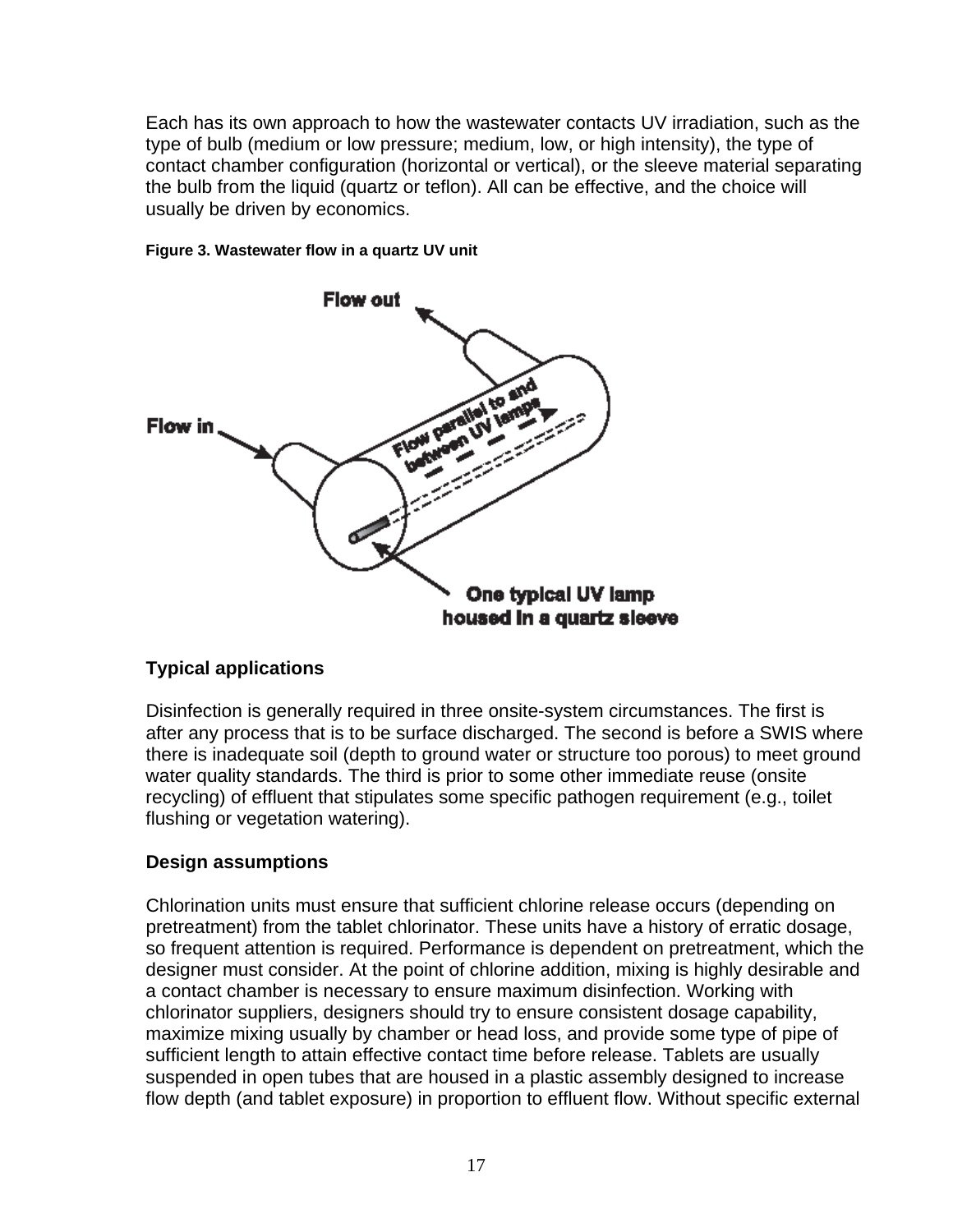mixing capability, the contact pipe (large-diameter Schedule 40 PVC) is the primary means of accomplishing disinfection. Contact time in these pipes (often with added baffles) is on the order of 4 to 10 hours, while dosage levels are in excess of those stated in table 1 for different pretreatment qualities and pH values. The commercial chlorination unit is generally located in a concrete vault with access hatch to the surface. The contact pipe usually runs from the vault toward the next step in the process or discharge location. Surface discharges to open swales or ditches will also allow for dechlorination prior to release to a sensitive receiving water.

| Calcium<br>hypochlorite                                                                                                                   | <b>Septic</b><br>tank<br>effluent | <b>Biological</b><br>treatment<br>effluent | Sand<br>filter<br>effluent |
|-------------------------------------------------------------------------------------------------------------------------------------------|-----------------------------------|--------------------------------------------|----------------------------|
| pH <sub>6</sub>                                                                                                                           | $35 - 50$                         | $15 - 30$                                  | $2 - 10$                   |
| pH <sub>7</sub>                                                                                                                           | $40 - 55$                         | $20 - 35$                                  | $10 - 20$                  |
| pH <sub>8</sub>                                                                                                                           | $50 - 65$                         | $30 - 45$                                  | $20 - 35$                  |
| Note: Contact time $=$ 1 hour at average flow<br>and temperature 20°C. Increase contact time<br>to 2 hours at 10°C and 8 hours at 5°C for |                                   |                                            |                            |

comparable efficiency. Dose = mg/L as Cl. Doses assume typical chlorine demand and are conservative estimates based on fecal

coliform data.

The effectiveness of UV disinfection is dependent upon UV power (table 2), contact time, liquid film thickness, wastewater absorbance, wastewater turbidity, system configuration, and temperature. Empirical relationships are used to relate UV power (intensity at the organism boundary) and contact time. Table 2 gives a general indication of the dose requirements for selected pathogens. Since effective disinfection is dependent on wastewater quality as measured by turbidity, it is important that pretreatment provide a high degree of suspended and colloidal solids removal.

**Table 2. Typical ultraviolet (UV) system design parameters**

| Design<br>parameter | <b>Typical</b><br>design<br>value    |
|---------------------|--------------------------------------|
| UV dosage           | 20 - 140<br>$mW$ /-s/cm <sup>2</sup> |
| Contact time        | ճ - 40<br>seconds                    |
| UV intensity        | $3 - 12$ mW/-<br>s/cm <sup>2</sup>   |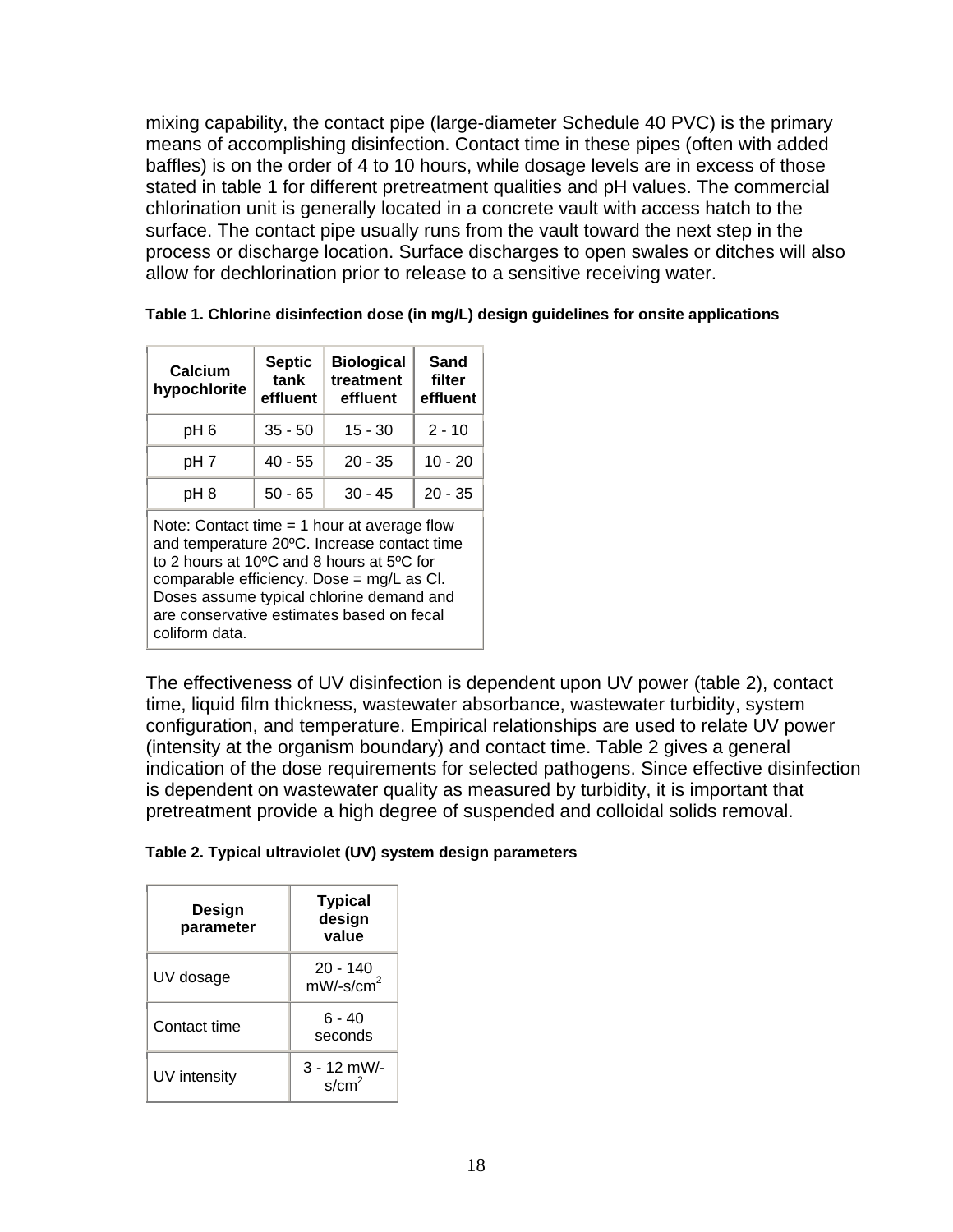| Wastewater UV<br>transmittance | $50 - 70%$      |
|--------------------------------|-----------------|
| Wastewater                     | $2 - 15$ inches |
| velocity                       | per second      |

Commercially available UV units that permit internal contact times of 30 seconds at peak design flows for the onsite system can be located in insulated outdoor structures or in heated spaces of the structure served, both of which must protect the unit from dust, excessive heat, freezing, and vandals. Ideally, the unit should also provide the necessary UV intensity (e.g., 35,000 to 70,000 mW-s/cm<sup>2</sup>) for achieving fecal coliform concentrations of about 200 CFU/100 mL. The actual dosage that reaches the microbes will be reduced by the transmittance of the wastewater (e.g., continuous-flow suspended-growth aerobic systems [CFSGAS] or fixed-film systems [FFS] transmittance of 60 to 65 percent). Practically, septic tank effluents cannot be effectively disinfected by UV, whereas biological treatment effluents can meet a standard of 200 cfu/100 mL with UV. High-quality reuse standards will require more effective pretreatment to be met by UV disinfection. No additional contact time is required. Continuous UV bulb operation is recommended for maximum bulb service life. Frequent on/off sequences in response to flow variability will shorten bulb life. Other typical design parameters are presented in table 2.

## **Performance**

There are few field studies of tablet chlorinators, but those that exist for post-sand-filter applications show fecal coliform reductions of 2 to 3 logs/100 mL. Another field study of tablet chlorinators following biological treatment units exceeded a standard of 200 FC/100 mL 93 percent of the time. No chlorine residual was present in 68 percent of the samples. Newer units managed by the biological unit manufacturer fared only slightly better. Problems were related to TSS accumulation in the chlorinator, tablet caking, failure of the tablet to drop into the sleeve, and failure to maintain the tablet supply. Sodium hypochlorite liquid feed systems can provide consistent disinfection of sand filter effluents (and biological system effluents) if the systems are managed by a utility.

Data for UV disinfection for onsite systems are also inadequate to perform a proper analysis. However, typical units treating sand filter effluents have provided more than 3 logs of FC removal and more than 4 logs of poliovirus removal. Since this level of pretreatment results in a very low final FC concentration (<100 CFU/100 mL), removals depend more on the influent concentration than inherent removal capability. This is consistent with several large-scale water reuse studies that show that filtered effluent can reach essentially FC-free levels (<1 CFU/100 mL) with UV dosage of about 100 mW-s/cm<sup>2</sup>, while higher (but attainable) effluent FC levels require less dosage to filtered effluent (about 48 mW-s/cm<sup>2</sup>) than is required by aerobic unit effluent (about 60  $mW$ -s/cm<sup>2</sup>). This can be attributed to TSS, turbidity, and transmittance (table 3). Average quartz tube transmittance is about 75 to 80 percent.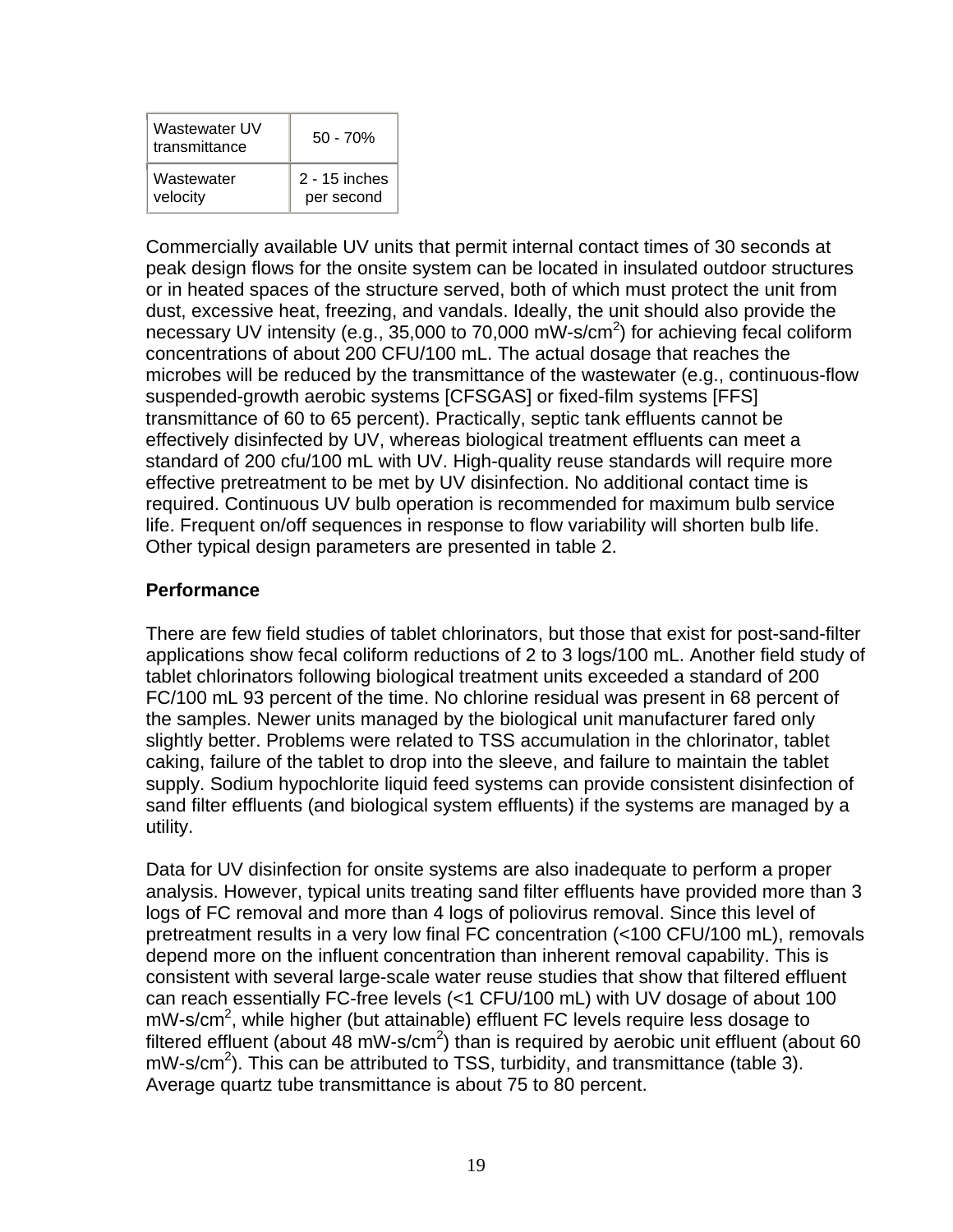### **Table 3. Typical (UV) transmittance values for water**

| Wastewater<br>treatment level | <b>Percent</b><br>transmittance |  |
|-------------------------------|---------------------------------|--|
| Primary                       | 45 - 67                         |  |
| Secondary                     | $60 - 74$                       |  |
| Tertiary                      | 67 - 82                         |  |
| Source: USEPA, 1986.          |                                 |  |

## **Management needs**

Chlorine addition by tablet feeders is likely to be the most practical method for chlorine addition for onsite applications. Tablet feeders are constructed of durable, corrosionfree plastics and are designed for in-line installation. Tablet chlorinators come as a unit similar to figure 2. If liquid bleach chlorinators are used, they would be similarly constructed. That unit is placed inside a vault that exits to the contact basin. The contact basin may be plastic, fiberglass, or a length of concrete pipe placed vertically and outfitted with a concrete base. Baffles should be provided to prevent shortcircuiting of the flow. The contact basin should be covered to protect against the elements, but it should be readily accessible for maintenance and inspection.

The disinfection system should be designed to minimize operation and maintenance requirements, yet ensure reliable treatment. For chlorination systems, routine operation and maintenance would include servicing the tablet or solution feeder equipment, adding tablets or premixed solution, adjusting flow rates, cleaning the contact tank, and collecting and analyzing effluent samples for chlorine residuals. Caking of tablet feeders may occur and will require appropriate maintenance. Bleach feeders must be periodically refilled and checked for performance. Semiskilled technical support should be sufficient, and estimates of time are about 6 to 10 hours per year. There are no power requirements for gravity-fed systems. Chemical requirements are estimated to be about 5 to 15 pounds of available chlorine per year for a family of four. During the four or more inspections required per year, the contact basin may need cleaning if no filter is located ahead of the unit. Energy requirements for a gravity-fed system are nil. If positively fed by aspirator/suction with pumping, the disinfection unit and alarms for pump malfunctions will use energy and require inspection. Essentially unskilled (but trained) labor may be employed. Safety issues are minimal and include wearing of proper gloves and clothing during inspection and tablet/feeder work.

Commercially available package UV units are available for onsite applications. Most are self-contained and provide low-pressure mercury arc lamps encased by quartz glass tubes. The unit should be installed downstream of the final treatment process and protected from the elements. UV units must be located near a power source and should be readily accessible for maintenance and inspection. Appropriate controls for the unit must be corrosion-resistant and enclosed in accordance with electrical codes.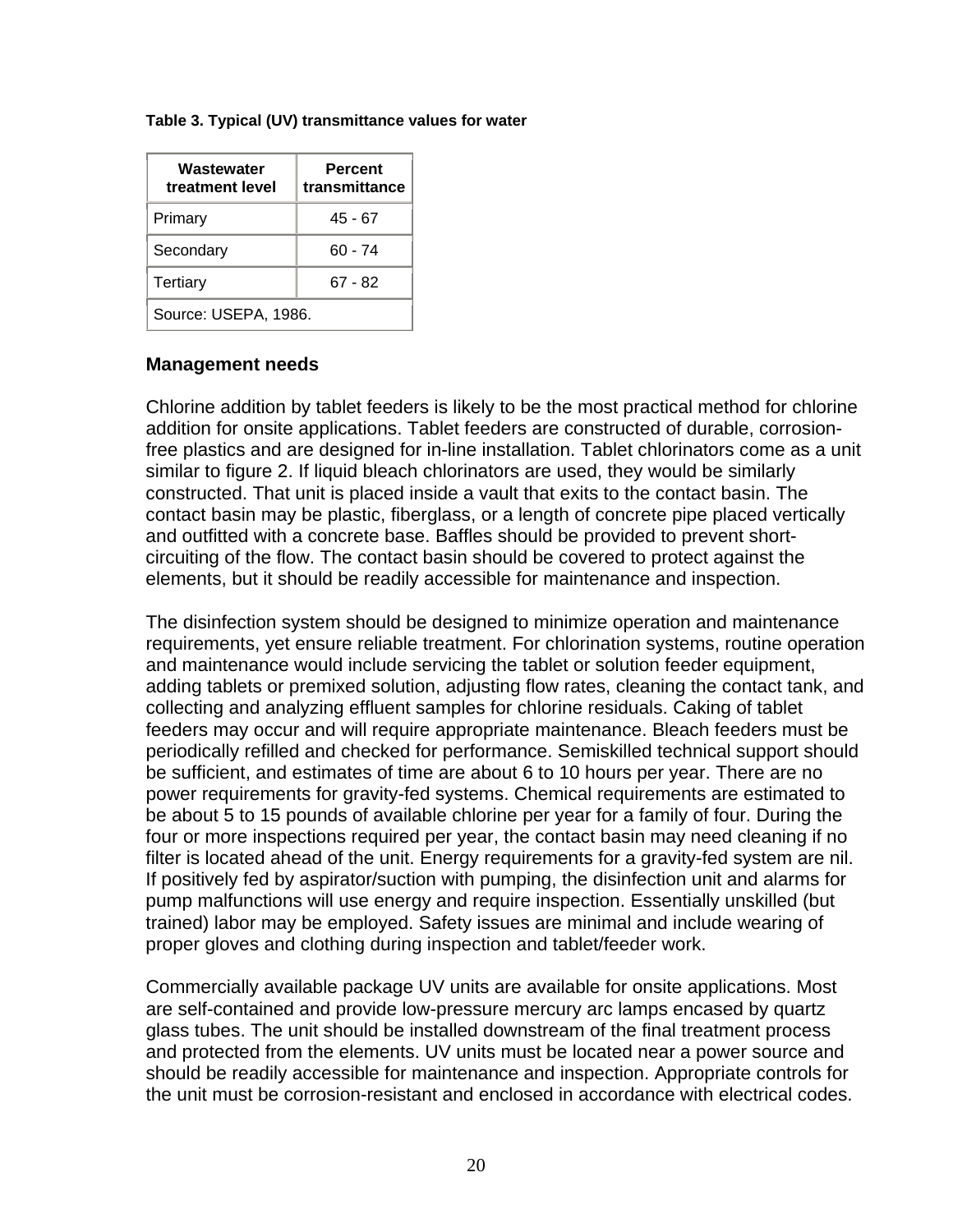Routine operation and maintenance for UV systems involves semiskilled technician support. Tasks include cleaning and replacing the UV lamps and sleeves, checking and maintaining mechanical equipment and controls, and monitoring the UV intensity. Monitoring would require routine indicator organism analysis. Lamp replacement (usually annually) will depend upon the equipment selected, but lamp life may range from 7,500 to 13,000 hours. Based on limited operational experience, it is estimated that 10 to 12 hours per year would be required for routine operation and maintenance. Power requirements may be approximately 1 to 1.5 kWh/d. Quartz sleeves will require alcohol or other mildly acidic solution at each (usually four per year) inspection.

Whenever disinfection is required, careful attention to system operation and maintenance is necessary. Long-term management, through homeowner-service contracts or local management programs, is an important component of the operation and maintenance program. Homeowners do not possess the skills needed to perform proper servicing of these units, and homeowner neglect, ignorance, or interference may contribute to malfunctions.

## **Risk management issues**

With proper management, the disinfection processes cited above are reliable and should pose little risk to the homeowner. As mentioned above, a potentially toxic chlorine residual may have an important environmental impact if it persists at high concentrations in surface waters. By-products of chlorine reactions with wastewater constituents may also be toxic to aquatic species. If dechlorination is required prior to surface discharge, reactors containing sulfur dioxide, sodium bisulfate, sodium metabisulfate, or activated carbon can be employed. If the disinfection processes described above are improperly managed, the processes may not deliver the level of pathogen destruction that is anticipated and may result in some risk to downstream users of the receiving waters. The systems described are compact and require modest attention. Chlorination does not inherently require energy input; UV irradiation and dosage pumps do consume some energy (>1kWh/day). Both processes will require skilled technical support for the monitoring of indicator organisms in the process effluents.

Chlorination systems respond to flow variability if the tablets are feeding correctly. UV does not do so and is designed for the highest flow scenario, thus overdosing at lower flows since there is no danger in doing so. Toxic loads are unlikely to affect either system, but TSS can affect both. Inspections must include all pretreatment steps. UV is more sensitive to extreme temperatures than chlorination, and must be housed appropriate to the climate. In extremely cold climates, the UV system can be housed inside the home with minimal danger to the inhabitants. Power outages will terminate UV disinfection and pressurized pumps for both systems, while causing few problems for gravity-fed chlorination units. There should be no odor problems during these outages.

## **Costs**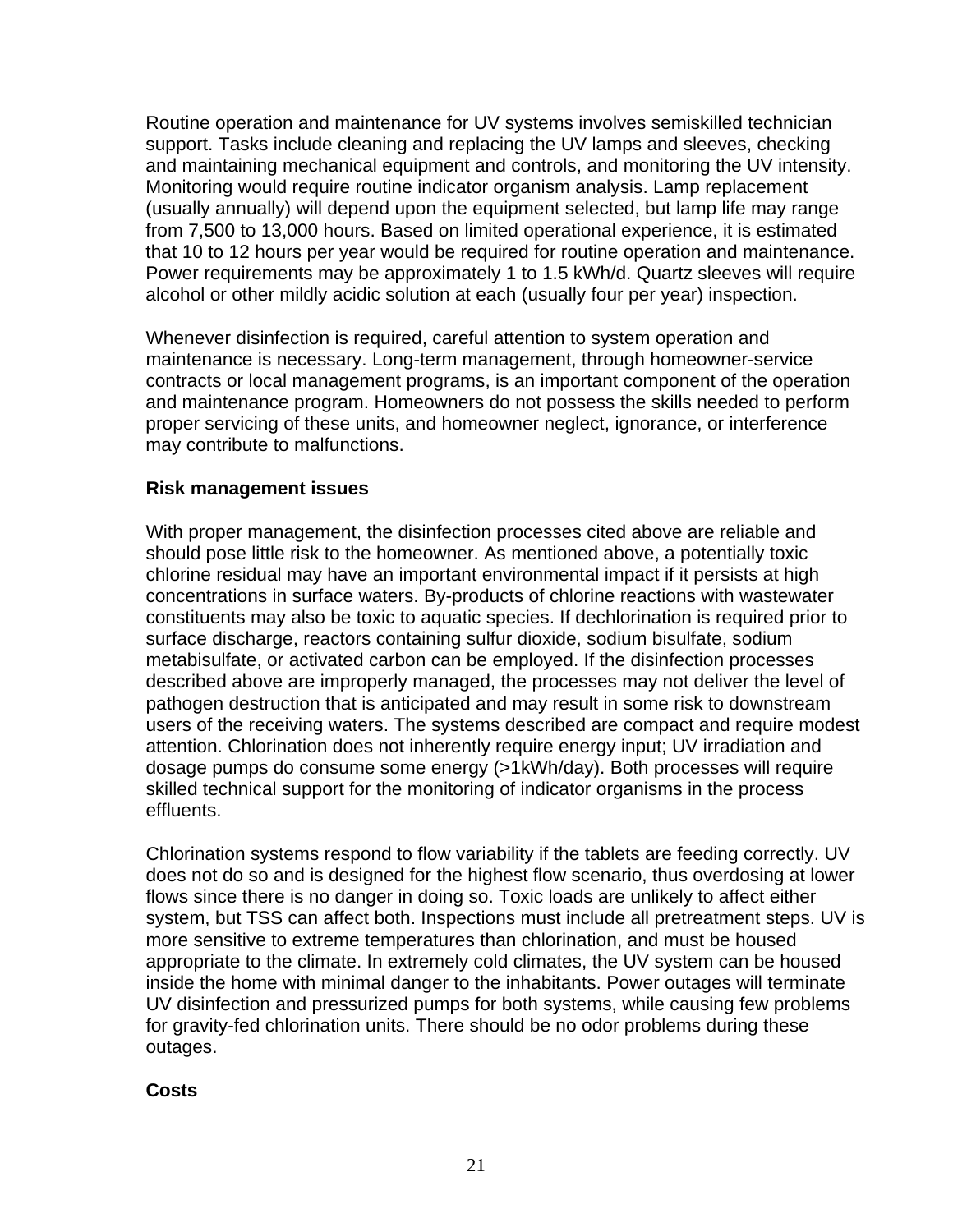Installed costs of a complete tablet chlorination unit are about \$400 to \$500 for the commercial chlorinator unit and associated materials and \$800 to \$1,200 for installation and housing. Operation and maintenance would consist of tablets (\$30 to \$50 per year), labor (\$75 to \$100 per year), and miscellaneous repairs and replacements (\$15 to \$25 per year), in addition to any analytical support required.

Installed costs of UV units and associated facilities are \$1,000 to \$2,000. O/M costs include power (\$35 to \$40 per year), semiskilled labor (\$50 to \$100 per year), and lamp replacement (\$70 to \$80 per year), plus any analytical support.

## **References**

Bauer, D.H., E.T. Conrad, and D.G. Sherman. 1981. *Evaluation of Onsite Wastewater Treatment and Disposal Options*. EPA 600/S2-81-178. NTIS No. PB-82-101-635. National Technical Information Service, Cincinnati, OH.

Crites, R., and G. Tchobanoglous. 1998. *Small and Decentralized Wastewater Management Systems*. WCB/McGraw-Hill, San Francisco, CA.

Hanzon, B.D., and R. Vigilia. 1999. Just the facts. *Water Environment and Technology* November 1999, 34-42.

Scheible, O.K. 1987. Development of a rationally based design protocol for the ultraviolet light disinfection process. *Journal of the Water Pollution Control Federation* 59:25.

University of Wisconsin. 1978. *Management of Small Waste Flows*. EPA 600/2-78-173. Cincinnati, OH.

U.S. Environmental Protection Agency (USEPA). 1980. *Design Manual: Onsite Wastewater Treatment and Disposal Systems*. EPA 625/1-80-0012. U.S. Environmental Protection Agency, Cincinnati, OH.

U.S. Environmental Protection Agency (USEPA). 1986. *Municipal Wastewater Disinfection Design Manual*. EPA 625/1-86-021. U.S. Environmental Protection Agency, Cincinnati, OH.

U.S. Environmental Protection Agency (USEPA). 1992.*Ultraviolet Disinfection Technology Assessment*. EPA-832/R-92-004. U.S. Environmental Protection Agency, Office of Water, Washington, DC.

Water Environment Federation. 1998. *Design of Municipal Wastewater Treatment Plants*, 3d ed. Alexandria, VA.

White, G.C. 1992. *The Handbook of Chlorination and Alternative Disinfectants*. 3d ed. Van Nostrand Reinhold, New York.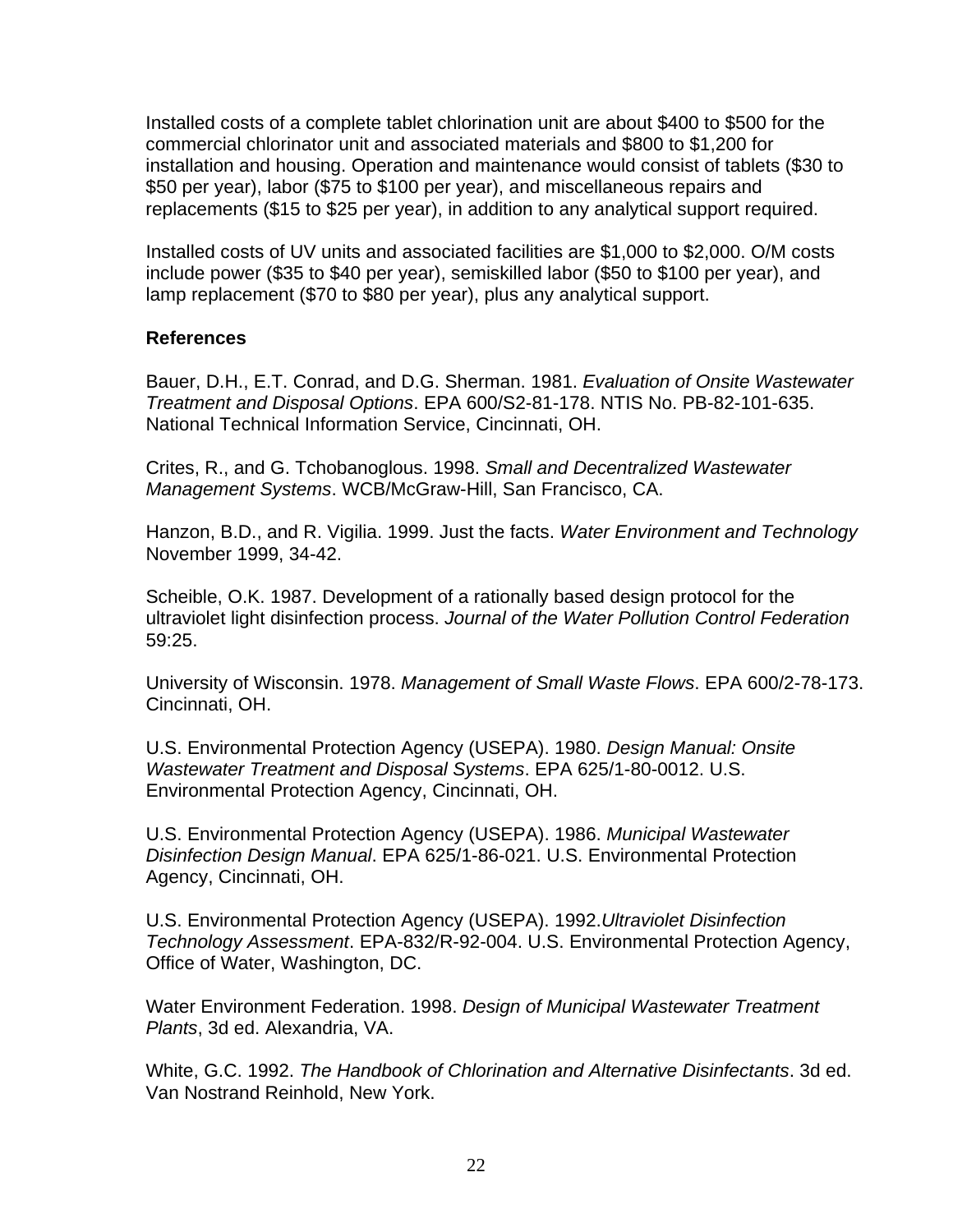Office of Research & Development | National Risk Management Research Laboratory

**EPA Home | Privacy and Security Notice | Contact Us** 

Last updated on Monday, July 18th, 2005 URL: http://www.epa.gov/ordntrnt/ORD/NRMRL/pubs/625r00008/html/html/tfs4.htm

### **EXCERPT FROM WASTEWATER SYSTEM AND POTABLE WATER SUPPLY RULES, EFFECTIVE JANUARY 1, 2005**

## **§1-502 Minimum Site Conditions**

(a) No site may be improved by the construction of wastewater system unless the site meets one of the following three sets of requirements regarding the minimum requirements for the site. Please note that these are only the requirements for the site and that requirements related to any specific type of leachfield must also be met. Also note that if a site meets these minimum requirements, non-naturally occurring soils may be used in certain types of wastewater system designs in order to meet the requirements for separation distance to bedrock or the seasonal high water table.

### **(b) Prescriptive Approach**

- (1) Sites that meet the following requirements can be improved using a prescriptive approach.
	- (A) There shall be at least 24" of naturally occurring soil with a percolation rate of 120 min/inch or less over bedrock.
	- (B) There shall be at least 24" of naturally occurring soil with a percolation rate of 120 min/inch or less above the seasonal high water table.
	- (C) The maximum ground slope shall not exceed 30% for wastewater systems on subdivided lots in existence before June 14, 2002. The maximum ground slope shall not exceed 20% for wastewater systems on lots that are subdivided on or after June 14, 2002. The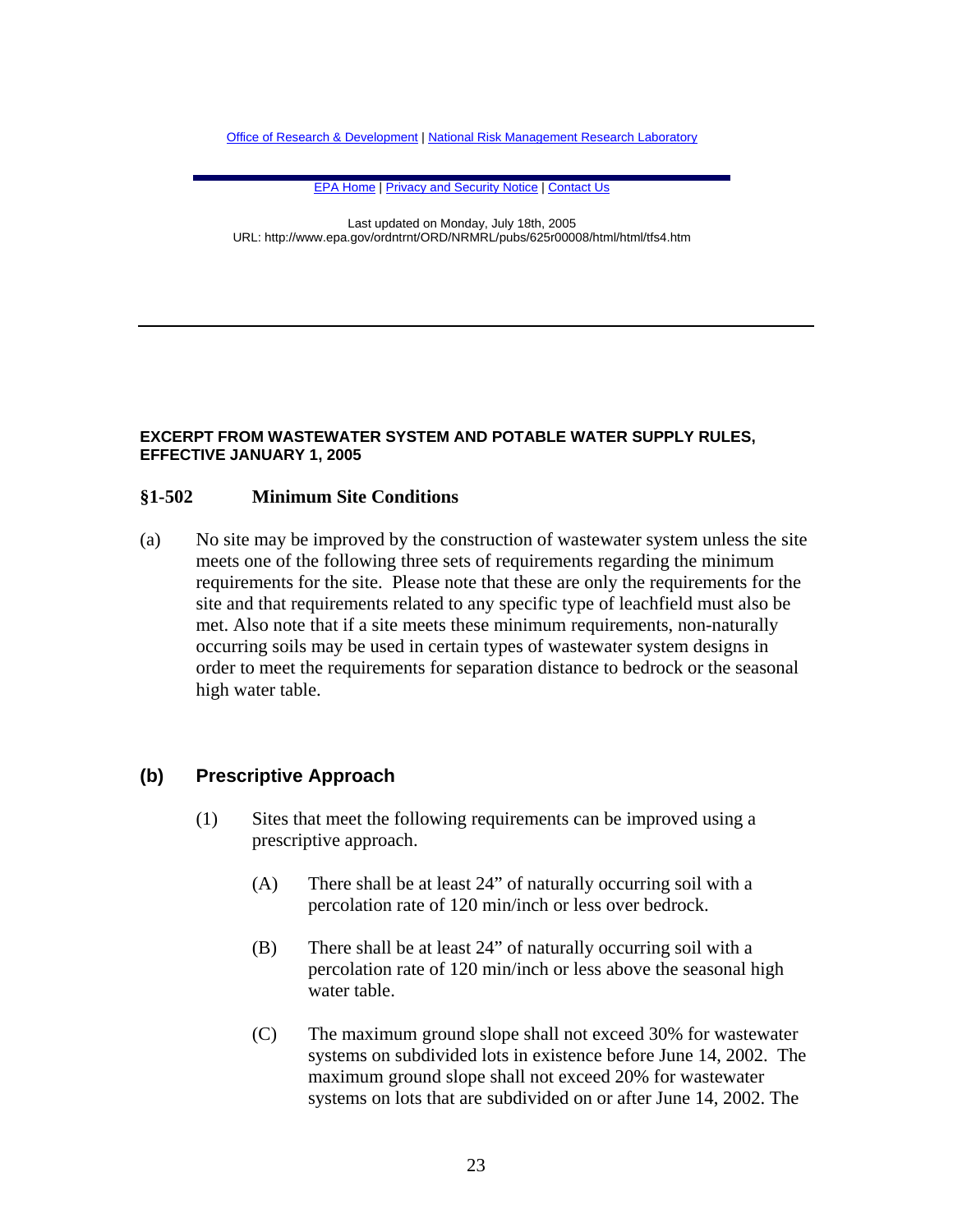maximum ground slope shall not exceed 30% for replacement wastewater systems no matter when the lot was created.

- (c) Enhanced Prescriptive Approach
	- (1) Sites that meet the following requirements can be improved using the enhanced prescriptive approach.
		- (A) There shall be at least 18" of naturally occurring soil with a percolation rate of 120 min/inch or less over bedrock.
		- (B) The site must have at least 12", or the thickness of the "A" soil horizon plus 4", whichever is greater, of naturally occurring soil above the seasonal high water table. Sites with less than 18" of naturally occurring soil above the seasonal high water table must lower the water table as described below:
			- (i) A site may be approved without pre-testing of the drain when a designer prepares a plan incorporating drainage of the site and asserts that the drainage will lower the seasonal high water table to provide at least 18" of permeable soil below the

### **§1-502(c)(1)(B)(i) Minimum Site Conditions**

surface of the naturally occurring soil, and the Secretary agrees with the designer's assertion; or

- (ii) if the Secretary does not agree, the designer may demonstrate through construction of a drainage system and the performance of groundwater monitoring in accordance with §1-506 below, that the seasonal high water table is lowered to at least 18" below the surface of the naturally occurring soil.
- (C) The ground slope is at least 3% but does not exceed either 30% (for wastewater systems on subdivided lots in existence before June 14, 2002 and replacement systems on lots created at any point in time) or 20% (for wastewater systems on lots that are subdivided on or after June 14, 2002).
- (D) The linear loading rate is not more than 2 gal/day/ft.
- (E) The approvable site conditions must continue at least 25' downhill from the system or the toe of any fill used as part of a system.
- (d) Performance Based Approach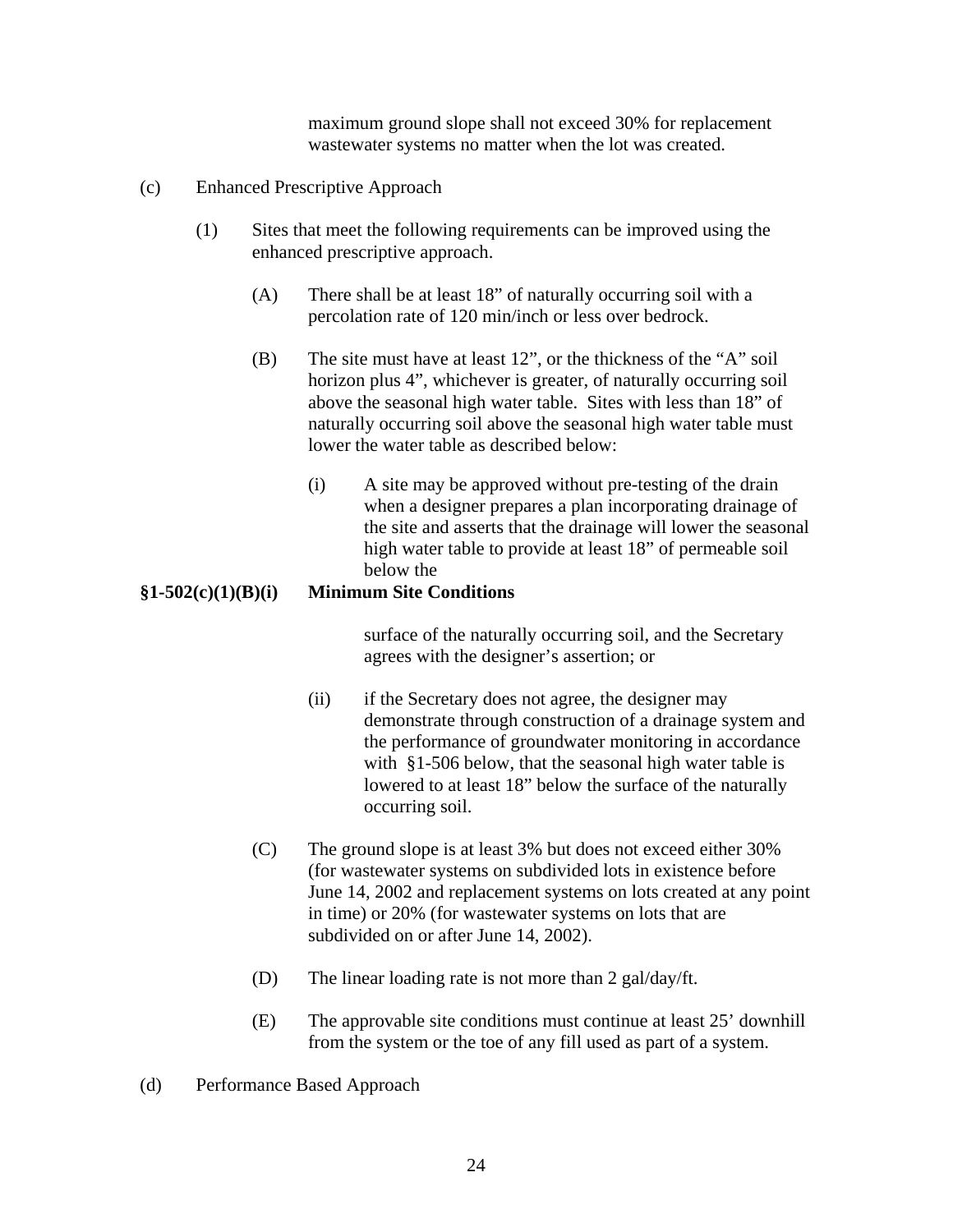(1) Sites that meet the following requirements may be improved using the performance-based approach.

> (A) There shall be at least 18" of naturally occurring soil above bedrock.

- (B) Sites that do not meet the above requirements for prescriptive designs or enhanced prescriptive designs for depth to seasonal high water table may demonstrate compliance with the rules, based on a detailed and site specific analysis. The analysis must demonstrate that the system will function during all portions of the year while maintaining at least 6" of naturally occurring unsaturated soil above the calculated level of the effluent plume. The analysis may be based on site specific hydraulic conductivity testing or on a desktop hydrogeologic analysis. All desktop hydrogeologic analyses shall be based on conservative assumptions. The level of information required in order to determine compliance with the rules will be related to site specific conditions with more "limited" sites requiring more detailed information.
- (C) The maximum ground slope shall not exceed 20% for wastewater systems that are on lots subdivided on or after June 14, 2002. For systems built on other lots, including replacement systems, the

## **§1-502(d)(1)(C) Minimum Site Conditions**

maximum ground slope shall not exceed 30%, unless the Secretary has granted a specific approval to exceed 30%.

- (D) A site specific approval to construct a wastewater system on a subdivided lot in existence before June 14, 2002 with a ground slope exceeding 30% in the area of the wastewater system may be granted by the Secretary upon a request from a designer that:
	- (i) provides specific instructions on the method of construction;
	- (ii) Explains how the stability of the site will be maintained during and after construction with specific attention to erosion control; and
	- (iii) Provides site-specific guidance as needed for safe

construction.

(e) Erosion control